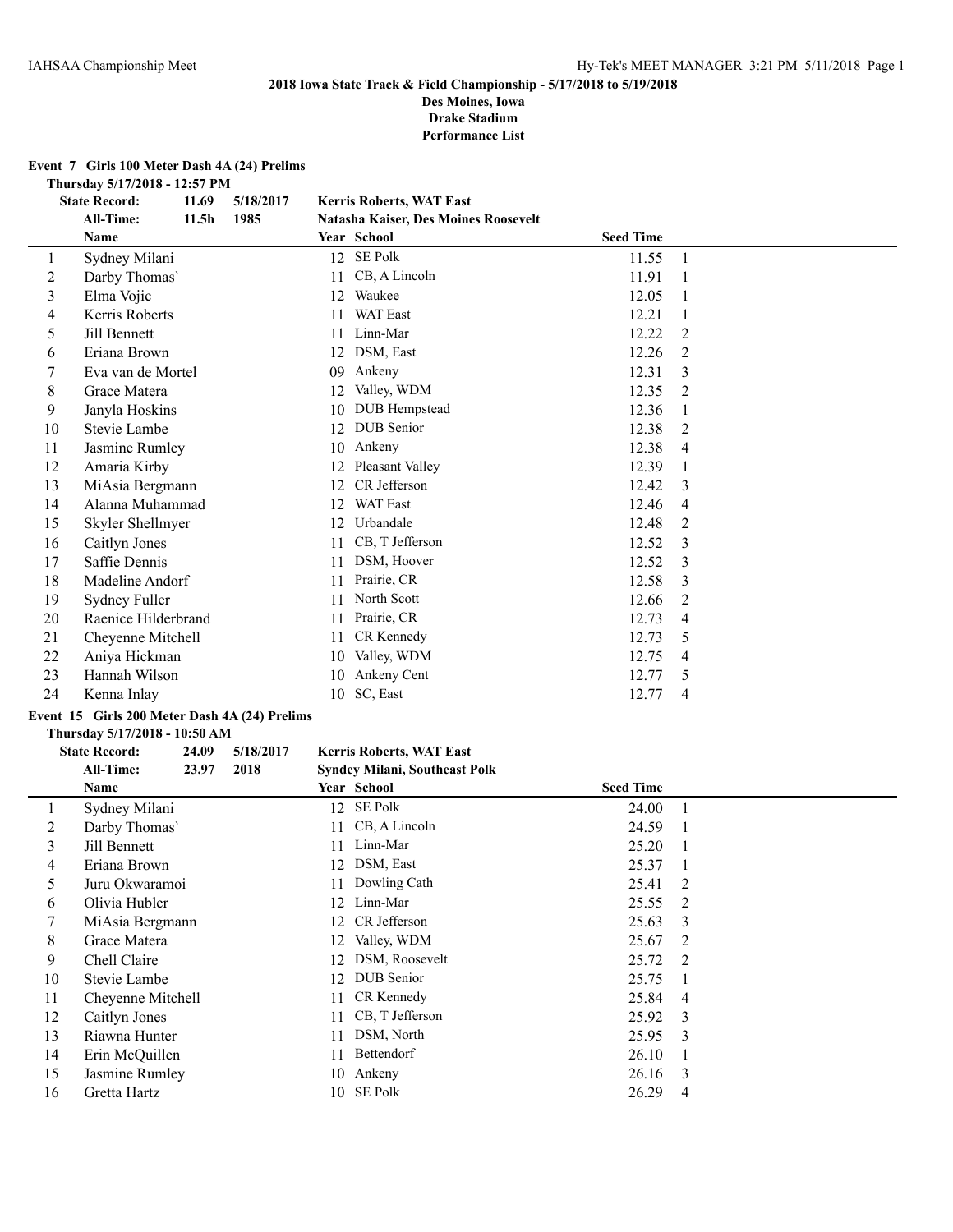**Des Moines, Iowa Drake Stadium**

|                | Event 15  (Girls 200 Meter Dash 4A (24) Prelims) |         |           |    |                                      |                  |                |
|----------------|--------------------------------------------------|---------|-----------|----|--------------------------------------|------------------|----------------|
|                | Name                                             |         |           |    | Year School                          | <b>Seed Time</b> |                |
| 17             | Lina Sakabu                                      |         |           |    | 11 DSM, Hoover                       | 26.29            | 5              |
| 18             | Kirstin Skriver                                  |         |           |    | 12 Prairie, CR                       | 26.33            | $\overline{c}$ |
| 19             | Kaitlyn Mulder                                   |         |           |    | 12 SC, North                         | 26.40            | $\overline{4}$ |
| 20             | Ainsley Schlicher                                |         |           |    | 09 Waukee                            | 26.45            | $\overline{4}$ |
| 21             | Lineya Wells                                     |         |           |    | 09 SC, East                          | 26.48            | 5              |
| 22             | Kathryn Pierick                                  |         |           |    | 10 Dowling Cath                      | 26.64            | 6              |
| 23             | Morgan Sterrett                                  |         |           | 11 | Cedar Falls                          | 26.66            | 5              |
| 24             | Madison Eberhart                                 |         |           | 12 | Clinton                              | 26.74            | $\overline{2}$ |
|                | Event 23 Girls 400 Meter Dash 4A (24)            |         |           |    |                                      |                  |                |
|                | Thursday 5/17/2018 - 1:30 PM                     |         |           |    |                                      |                  |                |
|                | <b>State Record:</b>                             | 54.84   | 5/18/2017 |    | Payton Wensel, Linn-Mar              |                  |                |
|                | <b>All-Time:</b>                                 | 53.70   | 2018      |    | <b>Sydney Milani, Southeast Polk</b> |                  |                |
|                | Name                                             |         |           |    | Year School                          | <b>Seed Time</b> |                |
| 1              | Sydney Milani                                    |         |           |    | 12 SE Polk                           | 53.61            | $\mathbf{1}$   |
| $\overline{2}$ | Payton Wensel                                    |         |           |    | 12 Linn-Mar                          | 55.79            | $\mathbf{1}$   |
| 3              | Lauren Van Dyke                                  |         |           |    | 12 SC, East                          | 58.17            | 1              |
| 4              | Stevie Lambe                                     |         |           |    | 12 DUB Senior                        | 58.51            | $\mathbf{1}$   |
| 5              | Kaitlyn Mulder                                   |         |           |    | 12 SC, North                         | 59.13            | $\overline{2}$ |
| 6              | Grace Bookin-Nosbisch                            |         |           |    | 10 Ottumwa                           | 59.62            | $\overline{2}$ |
| 7              | <b>Breazi Preston</b>                            |         |           |    | 12 DSM, Hoover                       | 59.71            | 2              |
| 8              | <b>Bailey Blake</b>                              |         |           |    | 10 Indianola                         | 59.75            | $\mathbf{1}$   |
| 9              | Dee Dee Pryor                                    |         |           | 11 | Urbandale                            | 59.92            | 3              |
| 10             | Natalie Clement                                  |         |           |    | 10 SE Polk                           | 59.98            | 3              |
| 11             | Kirstin Skriver                                  |         |           |    | 12 Prairie, CR                       | 1:00.02          | 3              |
| 12             | Kate Timboe                                      |         |           | 11 | Dowling Cath                         | 1:00.25          | 4              |
| 13             | Angel Baylark                                    |         |           |    | 10 Burlington                        | 1:00.34          | 4              |
| 14             | Riawna Hunter                                    |         |           |    | 11 DSM, North                        | 1:00.70          | $\overline{4}$ |
| 15             | Kierra Bishop                                    |         |           | 11 | Ottumwa                              | 1:00.86          | 5              |
| 16             | Megan Witte                                      |         |           |    | 10 Lewis Central                     | 1:01.12          | 5              |
| 17             | Julia Benson                                     |         |           |    | 12 Waukee                            | 1:01.20          | $\overline{2}$ |
| 18             | Rachel Nagel                                     |         |           |    | 10 CR Jefferson                      | 1:01.27          | $\overline{2}$ |
| 19             | Ainsley Schlicher                                |         |           |    | 09 Waukee                            | 1:01.32          | 3              |
| 20             | Claire Wubben                                    |         |           | 12 | Ankeny Cent                          | 1:01.75          | 4              |
| 21             | Anna Giudici                                     |         |           |    | 12 Dowling Cath                      | 1:01.77          | 6              |
| 22             | Paige Kvale                                      |         |           | 12 | Cedar Falls                          | 1:01.88          | 3              |
| 23             | Sophie Curtis                                    |         |           |    | 10 Pleasant Valley                   | 1:02.04          | $\mathbf{1}$   |
| 24             | Emma Johnson                                     |         |           |    | 11 Bettendorf                        | 1:02.56          | $\overline{2}$ |
|                | Event 31 Girls 800 Meter Run 4A (24)             |         |           |    |                                      |                  |                |
|                | Saturday 5/19/2018 - 11:00 AM                    |         |           |    |                                      |                  |                |
|                | <b>State Record:</b>                             | 2:08.15 | 5/21/2011 |    | Shelby Houlihan, SC, East            |                  |                |
|                | All-Time:                                        | 2:07.18 | 2016      |    | Joy Ripslinger, Assumption, Dav      |                  |                |

| <b>Name</b>             | Year School | <b>Seed Time</b>  |  |
|-------------------------|-------------|-------------------|--|
| Lily Campbell           | 12 Waukee   | $2:15.82 \quad 1$ |  |
| Allison Bookin-Nosbisch | 10 Ottumwa  | $2:16.28$ 1       |  |
| Deniz Ince              | 11 IC, West | $2:17.65$ 2       |  |
| Lauren Van Dyke         | 12 SC, East | 2:18.09           |  |
| Logan Akason            | 12 Waukee   | $2:19.52 \quad 2$ |  |
| Carollin Mellin         | 10 Ottumwa  | $2:19.72 \quad 3$ |  |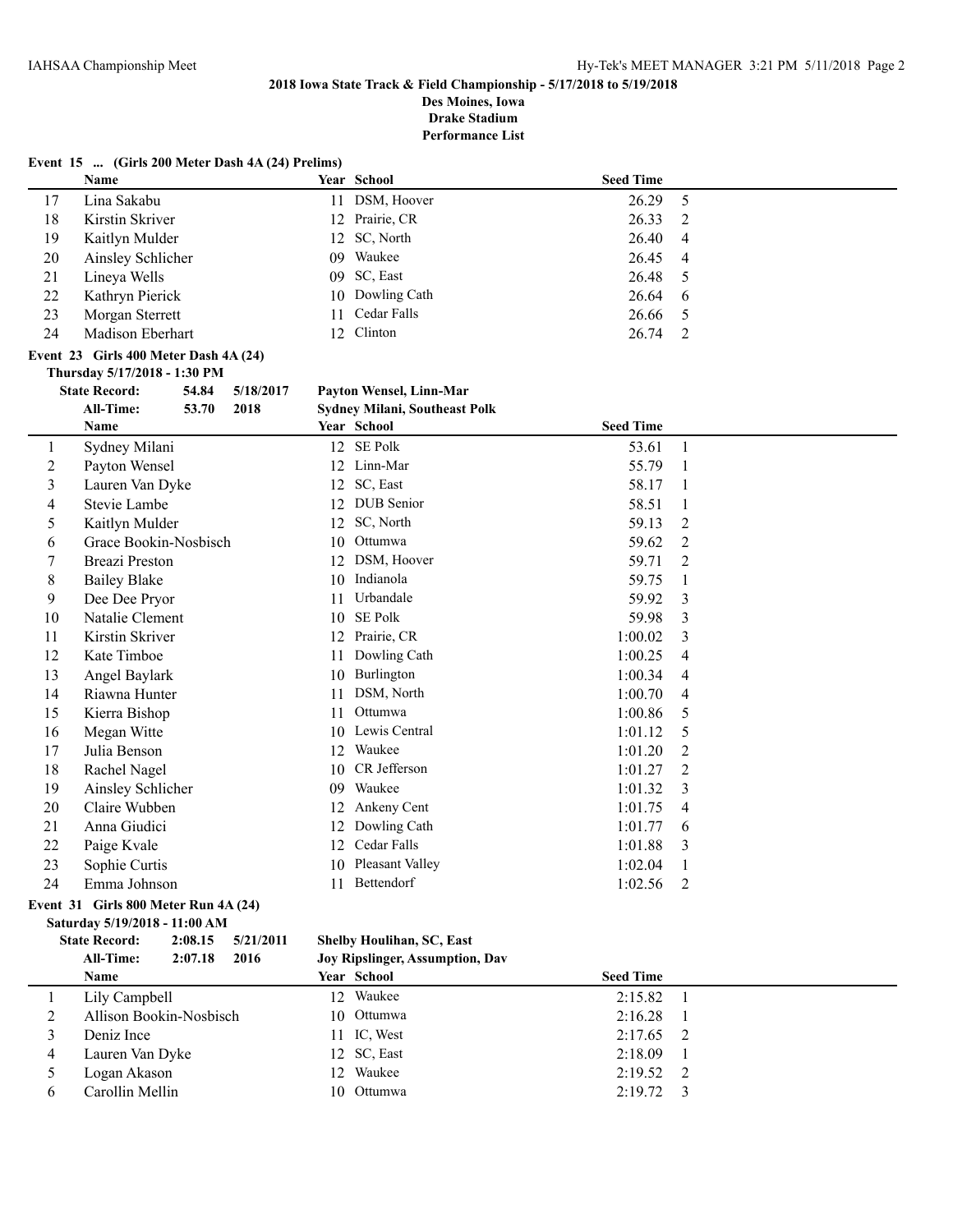**Des Moines, Iowa Drake Stadium**

**Performance List**

### **Event 31 ... (Girls 800 Meter Run 4A (24))**

|    | Name               |     | Year School     | <b>Seed Time</b> |                |
|----|--------------------|-----|-----------------|------------------|----------------|
| 7  | <b>Bailey Nock</b> |     | 12 IC, West     | 2:20.39          | $\overline{4}$ |
| 8  | Kelsey Schweizer   | 11  | Dowling Cath    | 2:21.43          | 2              |
| 9  | Macy Gaskill       | 09  | Urbandale       | 2:22.61          | 3              |
| 10 | Megan Fleming      | 11  | DSM, Roosevelt  | 2:23.72          | $\mathcal{F}$  |
| 11 | Jadyn Forbes       | 11  | Indianola       | 2:23.75          | 4              |
| 12 | Sydnee Miller      | 11  | Dowling Cath    | 2:24.67          | $\overline{4}$ |
| 13 | Mackenzie Michael  | 10  | Cedar Falls     | 2:25.69          |                |
| 14 | Lauren Miller      | 11  | DUB Senior      | 2:25.70          | .5             |
| 15 | Abby Riley         | 11  | Pleasant Valley | 2:25.98          |                |
| 16 | Abbi Lafrenz       | 10  | North Scott     | 2:26.60          | $\mathfrak{D}$ |
| 17 | Sydney Milani      | 12. | <b>SE Polk</b>  | 2:27.08          |                |
| 18 | Kayla Owens        | 10  | Urbandale       | 2:27.74          | -5             |
| 19 | Breanna Vermeer    | 10  | Bettendorf      | 2:28.02          | $\mathcal{E}$  |
| 20 | Caroline Ross      | 12  | Cedar Falls     | 2:28.03          | $\mathfrak{D}$ |
| 21 | Mackenzie Laughlin | 12  | Johnston        | 2:28.59          | 2              |
| 22 | Meghan Trimble     | 12  | Ankeny          | 2:28.86          | .5             |
| 23 | Rachel Rhoads      | 11  | Newton          | 2:29.56          | 6              |
| 24 | Emma Holesinger    | 10  | DUB Hempstead   | 2:29.66          | 6              |
|    |                    |     |                 |                  |                |

### **Event 39 Girls 1500 Meter Run 4A (24)**

**Saturday 5/19/2018 - 3:07 PM**

# **State Record: 4:27.76 5/23/2015 Stephanie Jenks, Linn-Mar**

|    | <b>All-Time:</b><br>2011<br>4:26.39 | <b>Shelby Houlihan, Sioux City East</b> |                  |
|----|-------------------------------------|-----------------------------------------|------------------|
|    | Name                                | Year School                             | <b>Seed Time</b> |
| 1  | Sydney Schaffer                     | Waukee<br>10                            | 4:51.85<br>1     |
| 2  | Logan Akason                        | Waukee<br>12                            | 4:52.32<br>2     |
| 3  | Lilly Geelan                        | Linn-Mar<br>09                          | 4:53.38          |
| 4  | Brooklyn McKee                      | Johnston<br>10                          | 4:53.99          |
| 5  | <b>Bailey Nock</b>                  | IC, West<br>12                          | 4:55.37          |
| 6  | Jessica McKee                       | Johnston<br>12                          | 4:55.47<br>2     |
|    | Helen Gould                         | Valley, WDM<br>11                       | 4:55.59<br>3     |
| 8  | Isabel Buchanan                     | DSM, Roosevelt<br>12                    | 4:57.27<br>3     |
| 9  | Ella Popenhagen                     | CR Kennedy<br>10                        | 4:57.29<br>2     |
| 10 | Emma Gordon                         | Ankeny Cent<br>12                       | 4:57.59<br>4     |
| 11 | Deniz Ince                          | IC, West<br>11                          | 4:57.98<br>2     |
| 12 | Magda McGowan                       | <b>SE Polk</b><br>09                    | 4:58.38<br>4     |
| 13 | Reagan Gorman                       | CR Washington<br>11                     | 4:58.44<br>3     |
| 14 | Hannah Brown                        | DUB Hempstead<br>10                     | 4:59.18<br>3     |
| 15 | Paige Blackford                     | <b>SE Polk</b><br>11                    | 5:00.12<br>5     |
| 16 | Mia Rampton                         | <b>DUB</b> Senior<br>12                 | 5:02.39<br>4     |
| 17 | Jaine Meilander                     | Dowling Cath<br>11                      | 5:02.96          |
| 18 | <b>Edmondson Claire</b>             | <b>DUB</b> Senior<br>10                 | 5:02.98<br>5     |
| 19 | Mallory Lafever                     | Pleasant Valley<br>11                   | 5:03.58          |
| 20 | Savana Alt                          | Ankeny Cent<br>09                       | 5:04.53<br>5     |
| 21 | Emma Davison                        | Mason City<br>12                        | 5:04.70<br>6     |
| 22 | Molly Flood                         | Dowling Cath<br>12                      | 5:05.42<br>2     |
| 23 | <b>Trinity Borland</b>              | Bettendorf<br>12                        | 5:05.95<br>2     |
| 24 | Mackenzie Michael                   | Cedar Falls<br>10                       | 5:06.84<br>4     |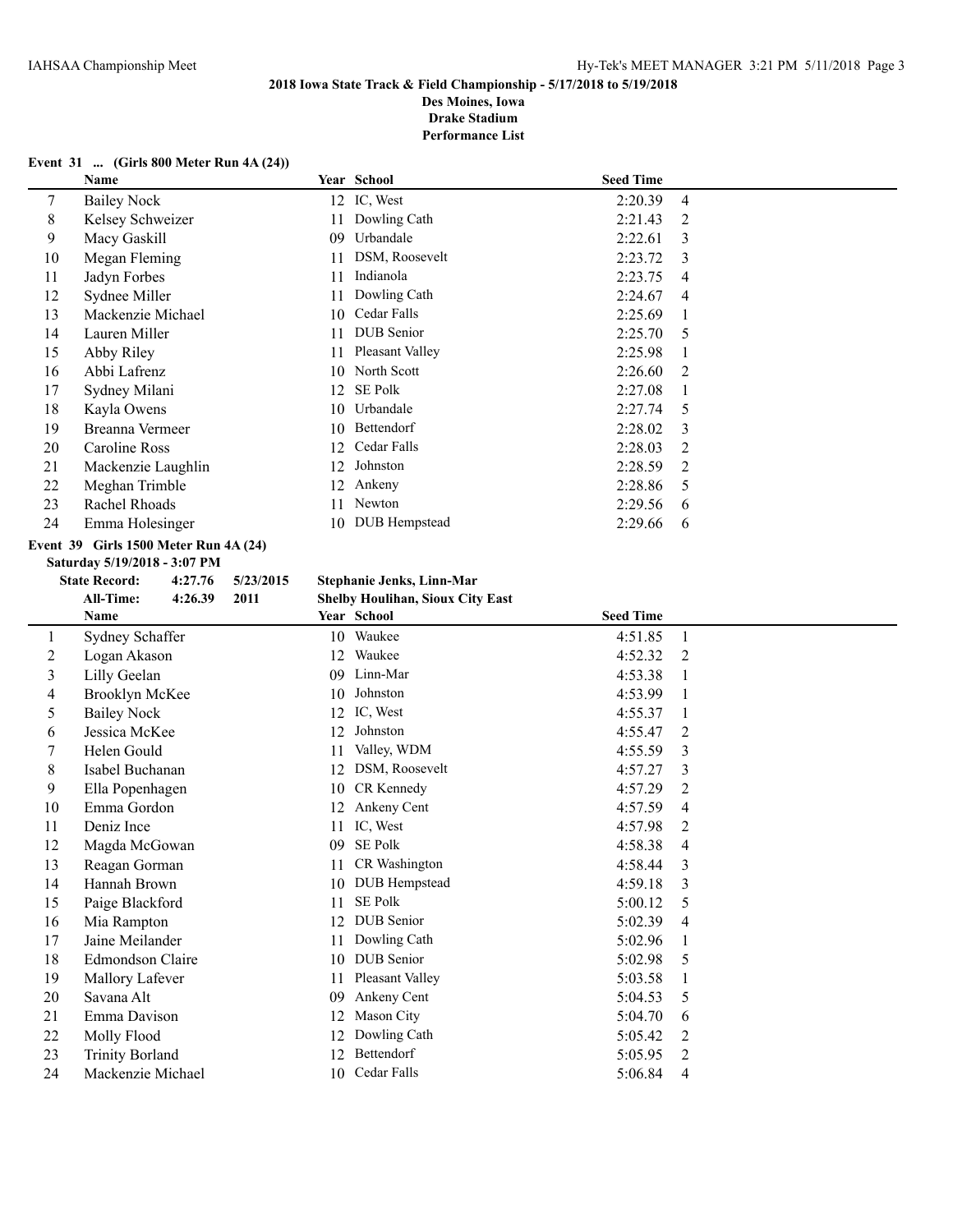**Des Moines, Iowa Drake Stadium**

**Performance List**

**Event 47 Girls 3000 Meter Run 4A (24)**

**Thursday 5/17/2018 - 9:55 AM**

|    | <b>State Record:</b>   | 9:24.67 | 5/22/2014 |    | Stephanie Jenks, Linn-Mar |                  |                |  |
|----|------------------------|---------|-----------|----|---------------------------|------------------|----------------|--|
|    | <b>All-Time:</b>       | 9:24.67 | 5/22/2014 |    | Stephanie Jenks, Linn-Mar |                  |                |  |
|    | Name                   |         |           |    | Year School               | <b>Seed Time</b> |                |  |
| 1  | Jessica McKee          |         |           | 12 | Johnston                  | 10:35.01         | 1              |  |
| 2  | Brooklyn McKee         |         |           | 10 | Johnston                  | 10:35.16         | 2              |  |
| 3  | Sydney Schaffer        |         |           | 10 | Waukee                    | 10:35.82         |                |  |
| 4  | Deniz Ince             |         |           | 11 | IC, West                  | 10:39.49         |                |  |
| 5  | Edmondson Claire       |         |           | 10 | <b>DUB</b> Senior         | 10:39.52         | 2              |  |
| 6  | <b>Bailey Nock</b>     |         |           | 12 | IC, West                  | 10:39.55         | 3              |  |
| 7  | Hannah Brown           |         |           | 10 | DUB Hempstead             | 10:41.90         | 4              |  |
| 8  | Peyton Kelderman       |         |           | 09 | Waukee                    | 10:42.27         | 2              |  |
| 9  | Helen Gould            |         |           | 11 | Valley, WDM               | 10:42.41         | 3              |  |
| 10 | Alex Robran            |         |           | 12 | Ankeny                    | 10:42.97         | 3              |  |
| 11 | Reagan Gorman          |         |           | 11 | CR Washington             | 10:50.92         | 1              |  |
| 12 | Micah Poellet          |         |           | 09 | Linn-Mar                  | 10:57.45         | 2              |  |
| 13 | Heather Hostager       |         |           | 12 | DUB Hempstead             | 10:58.09         | 5              |  |
| 14 | <b>Trinity Borland</b> |         |           | 12 | Bettendorf                | 10:59.56         | 1              |  |
| 15 | Anna Hertz             |         |           | 12 | Cedar Falls               | 11:00.83         | 3              |  |
| 16 | Maddy Minard           |         |           | 11 | Pleasant Valley           | 11:06.83         | 2              |  |
| 17 | Amelia Morrow          |         |           | 12 | IC, City High             | 11:07.41         | 6              |  |
| 18 | Jeanne Peters          |         |           | 10 | Ankeny Cent               | 11:12.25         | 4              |  |
| 19 | Izzy Gorton            |         |           | 09 | <b>DUB</b> Senior         | 11:18.39         | 7              |  |
| 20 | Lauren Buechel         |         |           | 10 | Pleasant Valley           | 11:22.08         | 3              |  |
| 21 | Esti Brady             |         |           | 10 | IC, City High             | 11:22.27         | 8              |  |
| 22 | Madison Larsen         |         |           | 12 | Cedar Falls               | 11:22.49         | $\overline{4}$ |  |
| 23 | Abby Huls              |         |           | 10 | Urbandale                 | 11:26.56         | 1              |  |
| 24 | Bella Heidesch         |         |           | 11 | Dowling Cath              | 11:40.28         | 2              |  |
|    |                        |         |           |    |                           |                  |                |  |

## **Event 55 Girls 100 Meter Hurdles 4A (24) Prelims**

#### **Friday 5/18/2018 - 10:10 AM**

 $\overline{\phantom{0}}$ 

| <b>State Record:</b> | 14.27 | 5/23/2014 | Mary Young, Urbandale      |
|----------------------|-------|-----------|----------------------------|
| All-Time:            | 13.90 | 4/13/2010 | Alex Gochenour, Logan-Mag. |

|    | Name             |    | Year School       | <b>Seed Time</b> |                          |
|----|------------------|----|-------------------|------------------|--------------------------|
|    | Sydney Winger    |    | 12 Waukee         | 14.37            | $\overline{\phantom{a}}$ |
| 2  | Isabel Ingram    |    | 12 Ames           | 14.45            | $\mathbf{1}$             |
| 3  | MiAsia Bergmann  |    | 12 CR Jefferson   | 14.64            | $\overline{1}$           |
| 4  | Juru Okwaramoi   | 11 | Dowling Cath      | 14.68            |                          |
| 5  | McKenna Davidson | 12 | SE Polk           | 15.08            | 2                        |
| 6  | Cassie Yardley   |    | 12 Valley, WDM    | 15.10            | 3                        |
|    | Katie Petersen   |    | 10 Ankeny Cent    | 15.18            | 2                        |
| 8  | Elayna Bahl      |    | 12 Epworth, WD    | 15.18            |                          |
| 9  | Najat Bresh      | 11 | DSM, East         | 15.21            | 3                        |
| 10 | Anna Keplinger   | 12 | Waukee            | 15.29            | 4                        |
| 11 | Esther Ubadigbo  |    | 10 DSM, Roosevelt | 15.29            | 5                        |
| 12 | Mira Bacille     |    | 10 Dowling Cath   | 15.33            | -2                       |
| 13 | Kitra Bell       |    | 12 IC, West       | 15.37            | - 2                      |
| 14 | Malea Daugherty  |    | 10 Ankeny         | 15.39            | 6                        |
| 15 | Grace Burken     | 12 | Cedar Falls       | 15.44            | $\overline{2}$           |
| 16 | Peyton Steva     |    | 11 IC, West       | 15.48            | 3                        |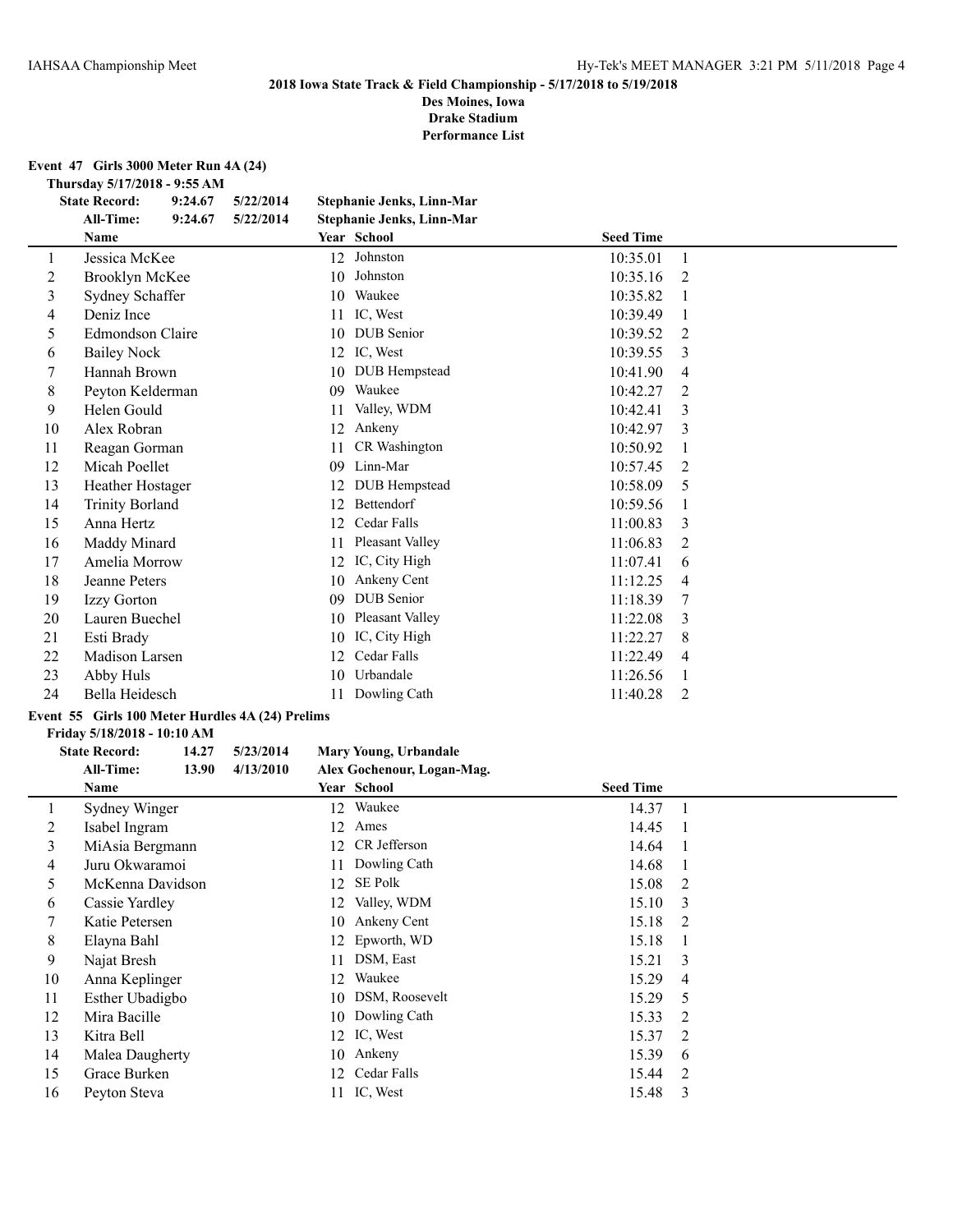**Des Moines, Iowa Drake Stadium**

|    | Event 55  (Girls 100 Meter Hurdles 4A (24) Prelims) |           |                                                 |                      |                         |
|----|-----------------------------------------------------|-----------|-------------------------------------------------|----------------------|-------------------------|
|    | <b>Name</b>                                         |           | Year School                                     | <b>Seed Time</b>     |                         |
| 17 | Rayna Sickels                                       |           | 09 Indianola                                    | 15.52                | $\overline{7}$          |
| 18 | Chana Northrup                                      |           | 10 Linn-Mar                                     | 15.55 3              |                         |
| 19 | <b>Sydney Davis</b>                                 |           | 12 Cedar Falls                                  | 15.64 4              |                         |
| 20 | Ellie Spelhaug                                      |           | 12 Pleasant Valley                              | 15.73                |                         |
| 21 | Caroline Schaeckenbach                              |           | 10 IC, City High                                | 15.78 4              |                         |
| 22 | Macee Buss                                          |           | 12 Ames                                         | 15.81                | $\overline{4}$          |
| 23 | Hayley Hartman                                      |           | 12 CB, A Lincoln                                | 16.01                | $\overline{\mathbf{3}}$ |
| 24 | Jaeda Bowling                                       |           | 09 Bettendorf                                   | $16.06 \quad 2$      |                         |
|    | Event 60 Girls 400 Meter Hurdles 4A (24)            |           |                                                 |                      |                         |
|    | Friday 5/18/2018 - 11:50 AM                         |           |                                                 |                      |                         |
|    | <b>State Record:</b><br>1:00.82                     | 5/18/2008 | <b>AG Bradford, Davenport North</b>             |                      |                         |
|    | <b>All-Time:</b><br>57.3 <sub>h</sub>               | 1975      | <b>Debbie Esser, Woodbine</b>                   |                      |                         |
|    | $\blacksquare$                                      |           | $\mathbf{v}$ $\alpha$ $\mathbf{v}$ $\mathbf{v}$ | $\sim$ $\sim$ $\sim$ |                         |

|                         | Name                                                      |                      | Year School                         | <b>Seed Time</b>    |                |
|-------------------------|-----------------------------------------------------------|----------------------|-------------------------------------|---------------------|----------------|
| $\mathbf{1}$            | Payton Wensel                                             |                      | 12 Linn-Mar                         | 1:02.41             | $\mathbf{1}$   |
| $\overline{2}$          | Isabel Ingram                                             |                      | 12 Ames                             | 1:04.73             | $\overline{1}$ |
| $\overline{\mathbf{3}}$ | Skyler Shellmyer                                          |                      | Urbandale<br>12                     | 1:05.39             | 1              |
| 4                       | Caroline Schaeckenbach                                    |                      | IC, City High<br>10                 | 1:05.64             | 1              |
| 5                       | Clare Basala                                              |                      | 09 Pleasant Valley                  | 1:06.72             | 1              |
| 6                       | Dee Dee Pryor                                             |                      | Urbandale<br>11                     | 1:06.97             | 2              |
| $\overline{7}$          | Grace Larkins                                             |                      | <b>SE Polk</b><br>09                | 1:06.98             | $\overline{2}$ |
| 8                       | Kate Bannister                                            |                      | Waukee<br>11                        | 1:07.01             | 1              |
| 9                       | Anna Giudici                                              |                      | Dowling Cath<br>12                  | 1:07.13             | 3              |
| 10                      | Paige Hanson                                              |                      | SC, East<br>12                      | 1:07.96             | $\overline{4}$ |
| 11                      | Jolynn Harris                                             |                      | <b>DSM</b> Lincoln<br>12            | 1:07.97             | 3              |
| 12                      | Mya Moore                                                 |                      | 10 Valley, WDM                      | 1:08.00             | 4              |
| 13                      | Karri Pippett                                             |                      | 12 Ankeny Cent                      | 1:08.39             | 2              |
| 14                      | Kiara Malloy-Salgado                                      |                      | IC, West<br>09                      | 1:08.43             | $\overline{2}$ |
| 15                      | Hayley Hartman                                            |                      | CB, A Lincoln<br>12                 | 1:08.68             | 5              |
| 16                      | Rachel Berkland                                           |                      | 12 Newton                           | 1:08.79             | 3              |
| 17                      | <b>Sydney Davis</b>                                       |                      | Cedar Falls<br>12                   | 1:09.17             | $\overline{2}$ |
| 18                      | Anna Keplinger                                            |                      | Waukee<br>12                        | 1:09.26             | 4              |
| 19                      | Sarah Bosch                                               |                      | 11 Ankeny                           | 1:09.47             | 5              |
| 20                      | Emily Wood                                                |                      | Pleasant Valley<br>09               | 1:09.61             | 2              |
| 21                      | Lillian Reynolds                                          |                      | IC, City High<br>09                 | 1:09.79             | 3              |
| 22                      | Pattanasia Wilson                                         |                      | DSM, Hoover<br>09                   | 1:09.82             | 5              |
| 23                      | Ashely Donovan                                            |                      | DUB Senior<br>11                    | 1:10.69             | $\overline{4}$ |
| 24                      | Lauren Dirth                                              |                      | 10 Muscatine                        | 1:10.86             | 3              |
|                         | Event 69 Girls 4x100 Meter Shuttle Hurdle 4A (24) Prelims |                      |                                     |                     |                |
|                         | Thursday 5/17/2018 - 9:20 AM                              |                      |                                     |                     |                |
|                         | <b>State Record:</b><br>1:00.61                           | 5/18/2017            | Waukee, Waukee                      |                     |                |
|                         |                                                           |                      | S Winger, M Gray, L Nelson, H Schau |                     |                |
|                         | All-Time:<br>1:00.61                                      | 5/18/2017            | Waukee, Waukee                      |                     |                |
|                         |                                                           |                      | S Winger, M Gray, L Nelson, H Schau |                     |                |
|                         | <b>Team</b>                                               |                      | <b>Relay</b>                        | <b>Seed Time</b>    |                |
| $\mathbf{1}$            | Waukee                                                    |                      |                                     | 1:02.52             | $\overline{1}$ |
|                         | 1) Addie Drees 10                                         | 2) Anna Keplinger 12 | 3) JanJay Peters 11                 | 4) Sydney Winger 12 |                |
|                         | 5) Abby Vogel 10                                          | 6) Kynzi Winger 09   |                                     |                     |                |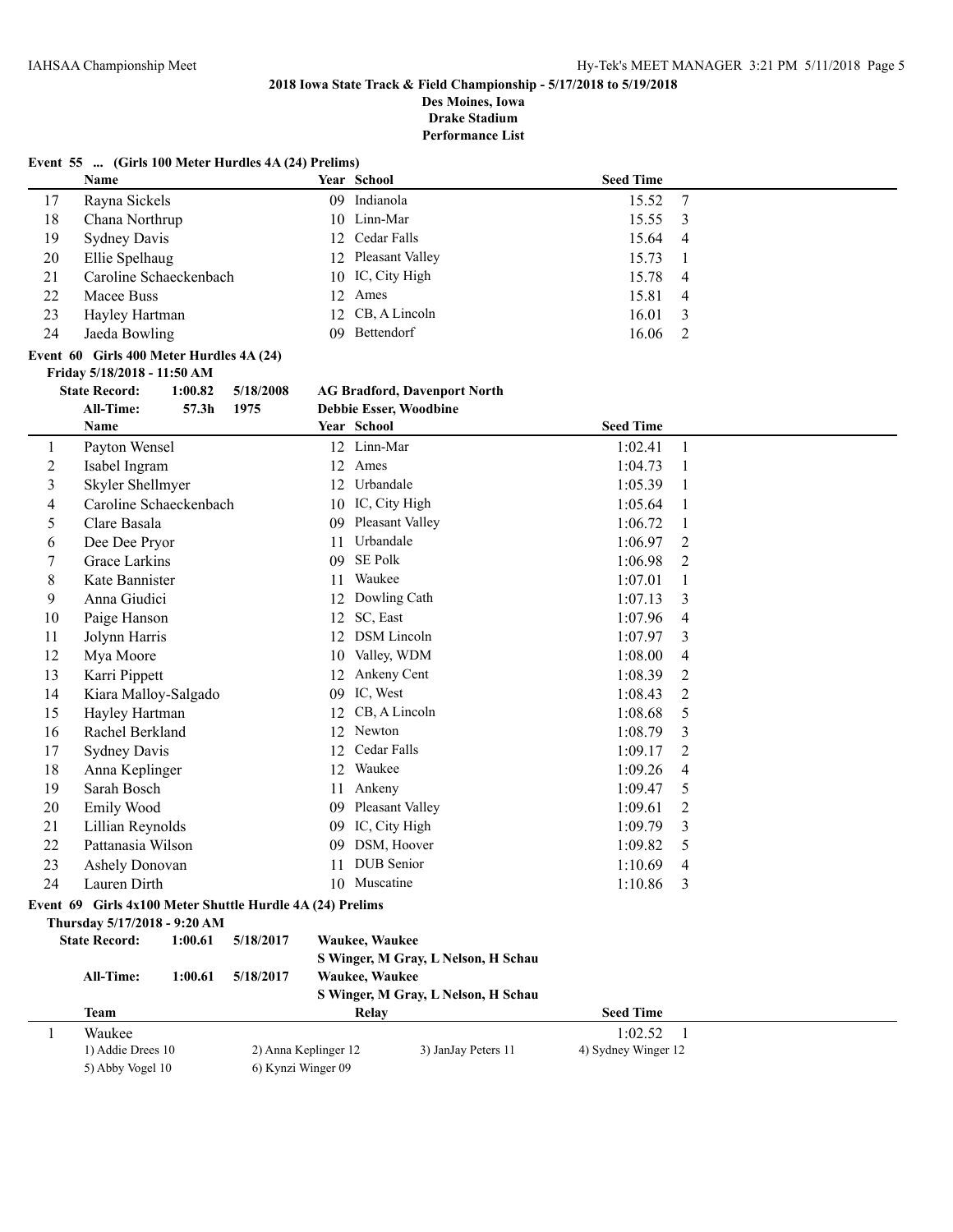## **Event 69 ... (Girls 4x100 Meter Shuttle Hurdle 4A (24) Prelims)**

|    | <b>Team</b>                            | Relay                 |                        | <b>Seed Time</b>                     |  |
|----|----------------------------------------|-----------------------|------------------------|--------------------------------------|--|
| 2  | Ames                                   |                       |                        | 1:03.41<br>1                         |  |
|    | 1) Hope Morken 11                      | 2) Athena Song 12     | 3) Isabel Ingram 12    | 4) Macee Buss 12                     |  |
|    | 5) Jewels Buss 10                      | 6) Olivia Peterson 10 |                        |                                      |  |
| 3  | Cedar Falls                            |                       |                        | 1:05.99<br>-1                        |  |
|    | 1) Lily Becker 11                      | 2) Anaya Barney 09    | 3) Grace Burken 12     | 4) Sydney Davis 12                   |  |
|    | 5) Dalilah Galvez 11                   | 6) Lauryn Bennett 09  |                        |                                      |  |
| 4  | Ankeny Cent                            |                       |                        | $\overline{2}$<br>1:06.00            |  |
|    | 1) Katie Petersen 10                   | 2) Meg Ridout 11      | 3) Karri Pippett 12    | 4) Calea Jones 10                    |  |
|    | 5) Sophie Lampe 09                     | 6) Kayla Eilander 10  |                        |                                      |  |
| 5  | IC, West                               |                       |                        | 1:06.25<br>$\mathbf{1}$              |  |
|    | 1) Peyton Steva 11                     | 2) Amy Liao 09        | 3) Matayia Tellis 09   | 4) Kitra Bell 12                     |  |
|    | 5) Kia Noibi 12                        | 6) Leah Elliott 12    |                        |                                      |  |
| 6  | Dowling Cath                           |                       |                        | 1:06.31<br>-1                        |  |
|    | 1) Mallory Wilson 10                   | 2) Christina Odir 12  | 3) Olivia Gehrke 10    | 4) Mira Bacille 10                   |  |
|    | 5) Juru Okwaramoi 11                   | 6) Anna Giudici 12    |                        |                                      |  |
| 7  | <b>SE Polk</b>                         |                       |                        | 1:06.88<br>2                         |  |
|    | 1) Angela Willoughby 12                | 2) Liz Pierce 11      | 3) Alex Donohoe 12     | 4) McKenna Davidson 12               |  |
|    | 5) Isabelle Severs 09                  | 6) Vina Bui 10        |                        |                                      |  |
| 8  | IC, City High                          |                       |                        | 1:07.04<br>2                         |  |
|    | 1) Jordan Sekafetz 09                  | 2) Kate Swenning 11   | 3) Jae Dancer 09       | 4) Caroline Schaeckenbach 10         |  |
|    | 5) Lillian Reynolds 09                 | 6) Natalie Green 09   |                        |                                      |  |
| 9  | Valley, WDM                            |                       |                        | 1:07.05<br>3                         |  |
|    | 1) Chastity Louis 11                   | 2) Cassie Yardley 12  | 3) Libby Blosser 10    | 4) Mya Moore 10                      |  |
|    | 5) Emma Nau 09                         | 6) Alise Kuennen 10   |                        |                                      |  |
| 10 | CB, A Lincoln<br>1) Jocelyn Hendrix 10 | 2) Darby Thomas' 11   | 3) Taylan Keefer 10    | 1:07.54<br>2<br>4) Hayley Hartman 12 |  |
|    | 5) Ysa Fonseca 10                      | 6) Bernice Monge 09   |                        |                                      |  |
| 11 | Pleasant Valley                        |                       |                        | 1:08.13<br>$\mathbf{1}$              |  |
|    | 1) Carli Spelhaug 11                   | 2) Adrea Arthofer 11  | 3) Jazmyn Whitfield 12 | 4) Ellie Spelhaug 12                 |  |
|    | 5) Emily Wood 09                       | 6) Paige Berst 09     |                        |                                      |  |
| 12 | DSM, Roosevelt                         |                       |                        | 1:08.16<br>3                         |  |
|    | 1) Chell Claire 12                     | 2) Jada Morris 11     | 3) Jhamae Morales 09   | 4) Esther Ubadigbo 10                |  |
|    | 5) Leslie Delgado 09                   | 6) Eunique Adair 09   |                        |                                      |  |
| 13 | CR Kennedy                             |                       |                        | 1:08.81<br>2                         |  |
|    | 1) Alexis Peterson 12                  | 2) Sarah Nolting 11   | 3) Hannah Wieland 10   | 4) Natalie McAllister 12             |  |
|    | 5) Emma Herold 10                      | 6) Haley Spurgeon 09  |                        |                                      |  |
| 14 | Linn-Mar                               |                       |                        | 1:08.92<br>3                         |  |
|    | 1) Chloe McNeese 12                    | 2) Jaslyn Riherd 10   | 3) Sadie Staker 10     | 4) Chana Northrup 10                 |  |
|    | 5) Gretchen Gehrls 10                  | 6) Kayla Micek 12     |                        |                                      |  |
| 15 | Indianola                              |                       |                        | 1:09.02<br>4                         |  |
|    | 1) Kassie Baker 10                     | 2) Rayna Sickels 09   | 3) Lexi Pollock 10     | 4) Hannah Burrows 12                 |  |
|    | 5) Kylie McVey 09                      | 6) Ellie McCoy 09     |                        |                                      |  |
| 16 | Bettendorf                             |                       |                        | 1:09.07<br>2                         |  |
|    | 1) Maggie Cullum 10                    | 2) Alli Dykstra 11    | 3) Grace Gasper 09     | 4) Jaeda Bowling 09                  |  |
|    | 5) Brooke McGee 10                     | 6) Gillian Borden 10  |                        |                                      |  |
| 17 | Newton                                 |                       |                        | 1:09.37<br>5                         |  |
|    | 1) Abbie Barr 11                       | 2) Kate Callaghan 09  | 3) Liz McVey 12        | 4) Morgann Eide 12                   |  |
|    | 5) Rachel Berkland 12                  | 6) Liv Whitten 10     |                        |                                      |  |
| 18 | Ankeny<br>1) Ella Hawkins 11           | 2) Malea Daugherty 10 | 3) Elle Dalton 09      | 1:09.85<br>6<br>4) Shelby Romig 09   |  |
|    | 5) Emma Kach 11                        | 6) Beth Scoular 11    |                        |                                      |  |
|    |                                        |                       |                        |                                      |  |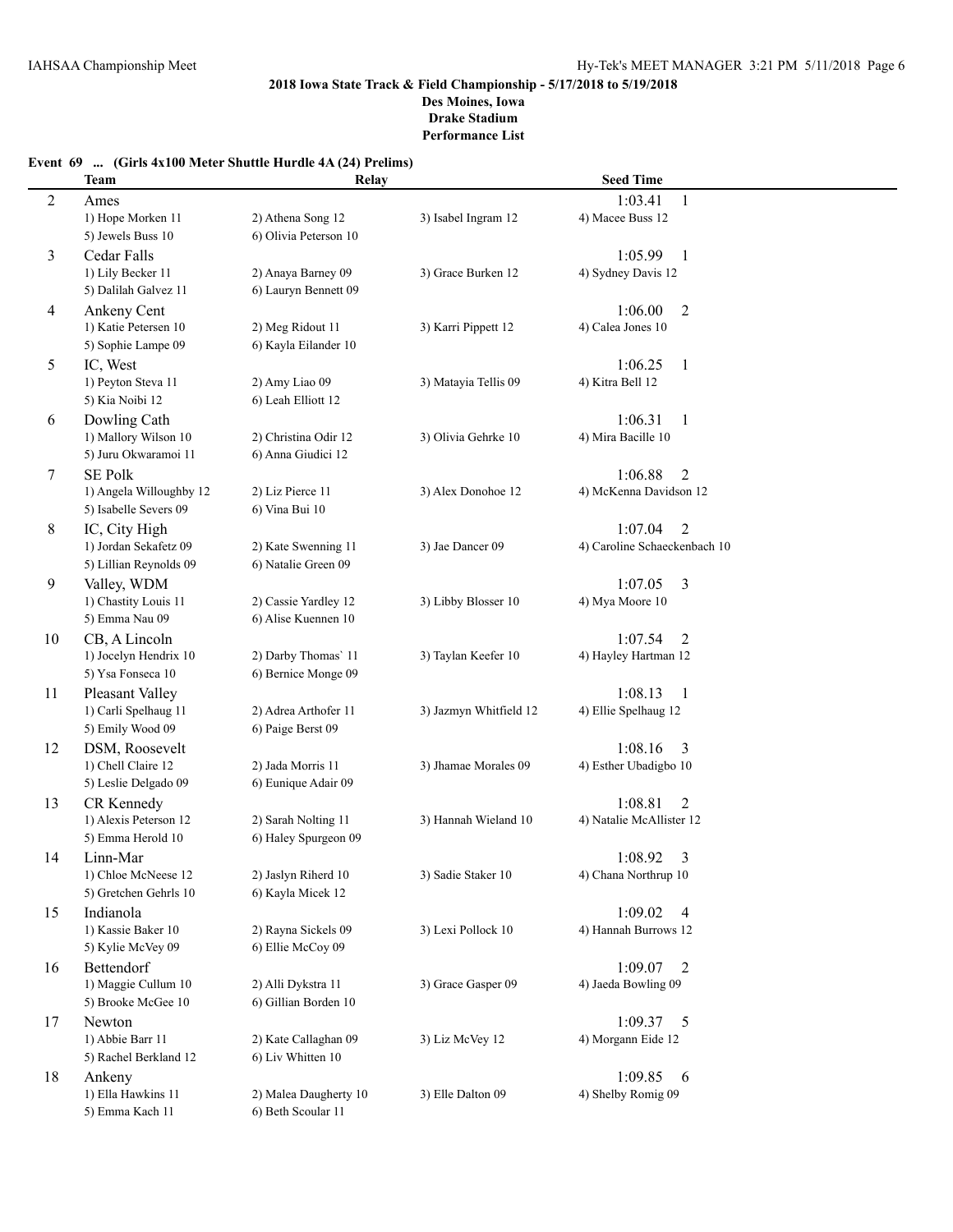#### **Event 69 ... (Girls 4x100 Meter Shuttle Hurdle 4A (24) Prelims)**

|    | Team                   | Relay                       |                        | <b>Seed Time</b>          |  |
|----|------------------------|-----------------------------|------------------------|---------------------------|--|
| 19 | Johnston               |                             |                        | $1:10.26$ 4               |  |
|    | 1) Ciara Wheeler 09    | 2) Matayah Naylor 11        | 3) Hala Abu-Assaf 11   | 4) Leah Johnson 11        |  |
|    | 5) Halle Van Roekel 10 | 6) Katina Christofferson 09 |                        |                           |  |
| 20 | Muscatine              |                             |                        | $1:10.26$ 3               |  |
|    | 1) Lexi Hirt 09        | 2) Maddie Beik 12           | 3) Lauren Dirth 10     | 4) Hallie Hanssen 09      |  |
|    | 5) Callie Kellett 11   | 6) Olivia Fourneau 12       |                        |                           |  |
| 21 | Prairie, CR            |                             |                        | $1:10.34$ 3               |  |
|    | 1) Brie Fuller 12      | 2) Sarah Schmitt 11         | 3) Jessa Day 09        | 4) Anna Millard 10        |  |
|    | 5) Ashton Catlett 11   | 6) Morgan Lewis 12          |                        |                           |  |
| 22 | North Scott            |                             |                        | 1:10.38<br>$\overline{4}$ |  |
|    | 1) Avery Rowlands 11   | 2) Tarynn Kuehl 10          | 3) Dana Loussaert 11   | 4) Britanny Bullock 12    |  |
|    | 5) Emma Morgan 11      | 6) Emily Gehring 10         |                        |                           |  |
| 23 | Burlington             |                             |                        | 1:10.83<br>4              |  |
|    | 1) Tarae Warner 12     | 2) Dionna Knotts 12         | 3) Bailey Skidmore 10  | 4) Alli Bivens 11         |  |
|    | 5) Madison Bunton 09   |                             |                        |                           |  |
| 24 | CR Jefferson           |                             |                        | 1:11.74<br>$\overline{4}$ |  |
|    | 1) Meghan Prohaska 11  | 2) Carlee Traywick 09       | 3) Osnaika Augustin 10 | 4) Zoey DeCapria 09       |  |
|    | 5) Lainee Comer 09     |                             |                        |                           |  |

#### **Event 76 Girls 4x100 Meter Relay 4A (24) Prelims**

**Friday 5/18/2018 - 12:50 PM**

#### **State Record: 47.89 5/19/2010 Iowa City West, Iowa City West M Cronbaugh, C Hoagland, S Williams, J Gehrke All-Time: 47.55 4/28/2012 DM, Roosevelt; CR Jeff, DMR, CRJ**

|   | <b>Team</b>                | Relay                     |                         | <b>Seed Time</b>                  |  |
|---|----------------------------|---------------------------|-------------------------|-----------------------------------|--|
| 1 | Ankeny                     |                           |                         | 49.08<br>$\mathbf{1}$             |  |
|   | 1) Eva van de Mortel 09    | 2) Peyton Daugherty 12    | 3) Mytika Mayberry 09   | 4) Jasmine Rumley 10              |  |
|   | 5) Macy Filling 09         | 6) Sydney Brenning 09     |                         |                                   |  |
| 2 | Pleasant Valley            |                           |                         | 49.10<br>$\overline{\phantom{0}}$ |  |
|   | 1) Kira Arthofer 12        | 2) Harmony Creasy 09      | 3) Adrea Arthofer 11    | 4) Amaria Kirby 12                |  |
|   | 5) Alexa Neal 12           | 6) Jazmyn Whitfield 12    |                         |                                   |  |
| 3 | Waukee                     |                           |                         | 49.32<br>$\overline{2}$           |  |
|   | 1) Sehansa Karunatilaka 09 | 2) Sydney Winger 12       | 3) Elma Vojic 12        | 4) Delaney Taylor 11              |  |
|   | 5) Emma Schossow 10        | 6) Abby Benson 11         |                         |                                   |  |
| 4 | Cedar Falls                |                           |                         | 49.36                             |  |
|   | 1) Nicole Geerdes 12       | 2) Morgan Sterrett 11     | 3) Leah Longnecker 11   | 4) Emerson Green 10               |  |
|   | 5) Raelynn Smith 10        | 6) Lindsey Sires 09       |                         |                                   |  |
| 5 | Ames                       |                           |                         | 49.43<br>$\blacksquare$           |  |
|   | 1) Hannah Buckels 11       | 2) Melina Hegelheimer 11  | 3) Bianca Sorrentino 10 | 4) Amara Lipsey 12                |  |
|   | 5) Teagan Lipsey 10        | 6) Athena Song 12         |                         |                                   |  |
| 6 | <b>WAT West</b>            |                           |                         | 49.53<br>2                        |  |
|   | 1) Madelyn Solomon 11      | 2) TaJanik Williams 10    | 3) Ta'Mara Roby 12      | 4) Zoey Thune 12                  |  |
|   | 5) Claresa Allison 11      | 6) Destiny Claus-Davis 11 |                         |                                   |  |
| 7 | <b>WAT East</b>            |                           |                         | 3<br>49.61                        |  |
|   | 1) Shamya Jenkins 12       | 2) Amanee Clark 11        | 3) Jasmine Dunn 12      | 4) Alanna Muhammad 12             |  |
|   | 5) Kerris Roberts 11       | 6) Aaliyah Meeks 10       |                         |                                   |  |
| 8 | DSM, Hoover                |                           |                         | 49.68<br>2                        |  |
|   | 1) Nyakota Ding 12         | 2) Temira Goods 10        | 3) Lina Sakabu 11       | 4) Saffie Dennis 11               |  |
|   | 5) Taylan Olson 12         | 6) Zipporah Hurst 10      |                         |                                   |  |
| 9 | Valley, WDM                |                           |                         | 49.70<br>$\overline{3}$           |  |
|   | 1) Aniya Hickman 10        | 2) Nya Bottley 09         | 3) Jayda Allen 10       | 4) Cassie Yardley 12              |  |
|   | 5) Audrey Hronich 10       | 6) Rachel Sinclair 12     |                         |                                   |  |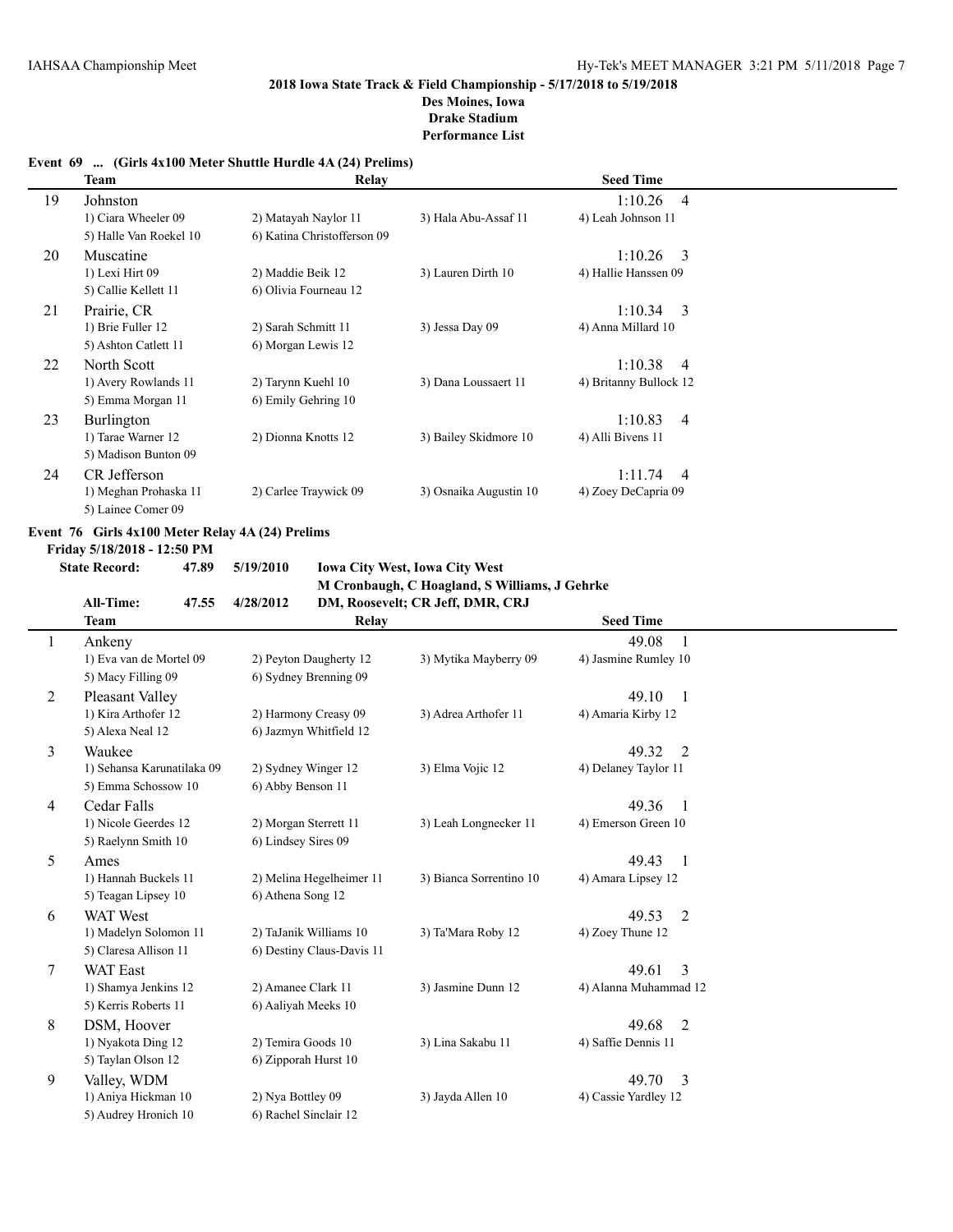# **Event 76 ... (Girls 4x100 Meter Relay 4A (24) Prelims)**

|    | <b>Team</b>                               | Relay                        |                           | <b>Seed Time</b>               |  |
|----|-------------------------------------------|------------------------------|---------------------------|--------------------------------|--|
| 10 | IC, City High                             |                              |                           | $\mathbf{1}$<br>49.75          |  |
|    | 1) Emma Clark 11                          | 2) Azzura Sartini-Rideout 10 | 3) Ayana Lindsey 09       | 4) Emma Cooper 11              |  |
|    | 5) Tiara Green 12                         | 6) Kate Swenning 11          |                           |                                |  |
| 11 | Prairie, CR                               |                              |                           | 49.76<br>2                     |  |
|    | 1) Sophie Feahn 12                        | 2) Raenice Hilderbrand 11    | 3) Brie Fuller 12         | 4) Madeline Andorf 11          |  |
|    | 5) Lauren Lacy 10                         | 6) Brylee Yirkovsky 12       |                           |                                |  |
| 12 | <b>DUB</b> Hempstead                      |                              |                           | 49.92<br>3                     |  |
|    | 1) Hailey Klein 11                        | 2) Audra Steil 12            | 3) Emalee Ryder 10        | 4) Janyla Hoskins 10           |  |
|    | 5) Megan Hammerand 10                     | 6) Skylynn Reding 10         |                           |                                |  |
| 13 | Dowling Cath                              |                              |                           | 50.04<br>-1                    |  |
|    | 1) Mira Bacille 10                        | 2) Roz Heuchendorf 11        | 3) Olivia Gehrke 10       | 4) Kathryn Pierick 10          |  |
|    | 5) Juru Okwaramoi 11                      | 6) Mallory Wilson 10         |                           |                                |  |
| 14 | Linn-Mar                                  |                              |                           | 50.07<br>4                     |  |
|    | 1) Chana Northrup 10                      | 2) Meliah Hanna 09           | 3) Olivia Hubler 12       | 4) Jill Bennett 11             |  |
|    | 5) Payton Wensel 12                       | 6) Anna Huggins 10           |                           |                                |  |
| 15 | Ankeny Cent                               |                              |                           | 50.16<br>3                     |  |
|    | 1) Meg Ridout 11                          | 2) Katie Petersen 10         | 3) Betsy Ridout 12        | 4) Katie Saddoris 12           |  |
|    | 5) Hannah Wilson 10                       | 6) Calea Jones 10            |                           |                                |  |
|    | SC, East                                  |                              |                           | 50.26                          |  |
| 16 | 1) Myerra Parker 11                       | 2) Lineya Wells 09           | 3) Allyson Smith 11       | 2<br>4) Kenna Inlay 10         |  |
|    | 5) Paige Hanson 12                        | 6) Laken Gardner 10          |                           |                                |  |
|    |                                           |                              |                           |                                |  |
| 17 | Epworth, WD<br>1) Ella Schindler 09       | 2) Paige Hollenback 11       | 3) Addie Ulbrich 12       | 50.37<br>4<br>4) Auna Allen 12 |  |
|    | 5) Catie Brosius 11                       | 6) Carley Steffen 11         |                           |                                |  |
|    | Urbandale                                 |                              |                           | 50.46                          |  |
| 18 | 1) Elle Brownell 11                       | 2) Hope Johnson 11           | 3) Dee Dee Pryor 11       | 3<br>4) Skyler Shellmyer 12    |  |
|    | 5) Emory Widlowski 12                     | 6) Amara Marks 09            |                           |                                |  |
|    |                                           |                              |                           | 50.60                          |  |
| 19 | <b>Burlington</b><br>1) Ariana Baylark 09 | 2) Tarae Warner 12           | 3) Callie Anderson 11     | 5<br>4) Angel Baylark 10       |  |
|    | 5) Alli Bivens 11                         | 6) Dionna Knotts 12          |                           |                                |  |
| 20 | Bettendorf                                |                              |                           | 50.61                          |  |
|    | 1) Maggie Erpelding 10                    | 2) Katie Girsch 09           | 3) Emma Ostrom 12         | 2<br>4) Maddi Banks 12         |  |
|    | 5) Eleanor Drexler 12                     | 6) Olivia Lewis 10           |                           |                                |  |
|    | North Scott                               |                              |                           | 50.75                          |  |
| 21 | 1) Sydney Fuller 11                       | 2) Brooke Kruse 10           | 3) Camryn Hanson 10       | 3<br>4) Brooke Corson 11       |  |
|    | 5) Tarynn Kuehl 10                        | 6) Avery Rowlands 11         |                           |                                |  |
|    |                                           |                              |                           |                                |  |
| 22 | IC, West                                  | 2) Matayia Tellis 09         | 3) Peyton Steva 11        | 50.76<br>-6                    |  |
|    | 1) Katie Severt 11<br>5) Kitra Bell 12    | 6) Mia Dillingham 10         |                           | 4) Isyss Shaw 09               |  |
|    |                                           |                              |                           |                                |  |
| 23 | <b>DSM</b> Lincoln                        | 2) Tiffani Nguyen 09         |                           | 51.24 4                        |  |
|    | 1) Brandie Paye 11<br>5) Riko Ohmura 12   | 6) Stephanie Jaimes 11       | 3) Jalyiah Miller 10      | 4) Erika Canada 11             |  |
|    |                                           |                              |                           |                                |  |
| 24 | CR Kennedy                                |                              |                           | 51.29<br>5                     |  |
|    | 1) Jaylise Clark 10                       | 2) Natalie McAllister 12     | 3) Jurnee Rose-Johnson 12 | 4) Cheyenne Mitchell 11        |  |
|    | 5) Sarah Nolting 11                       | 6) Anafer Milsap 11          |                           |                                |  |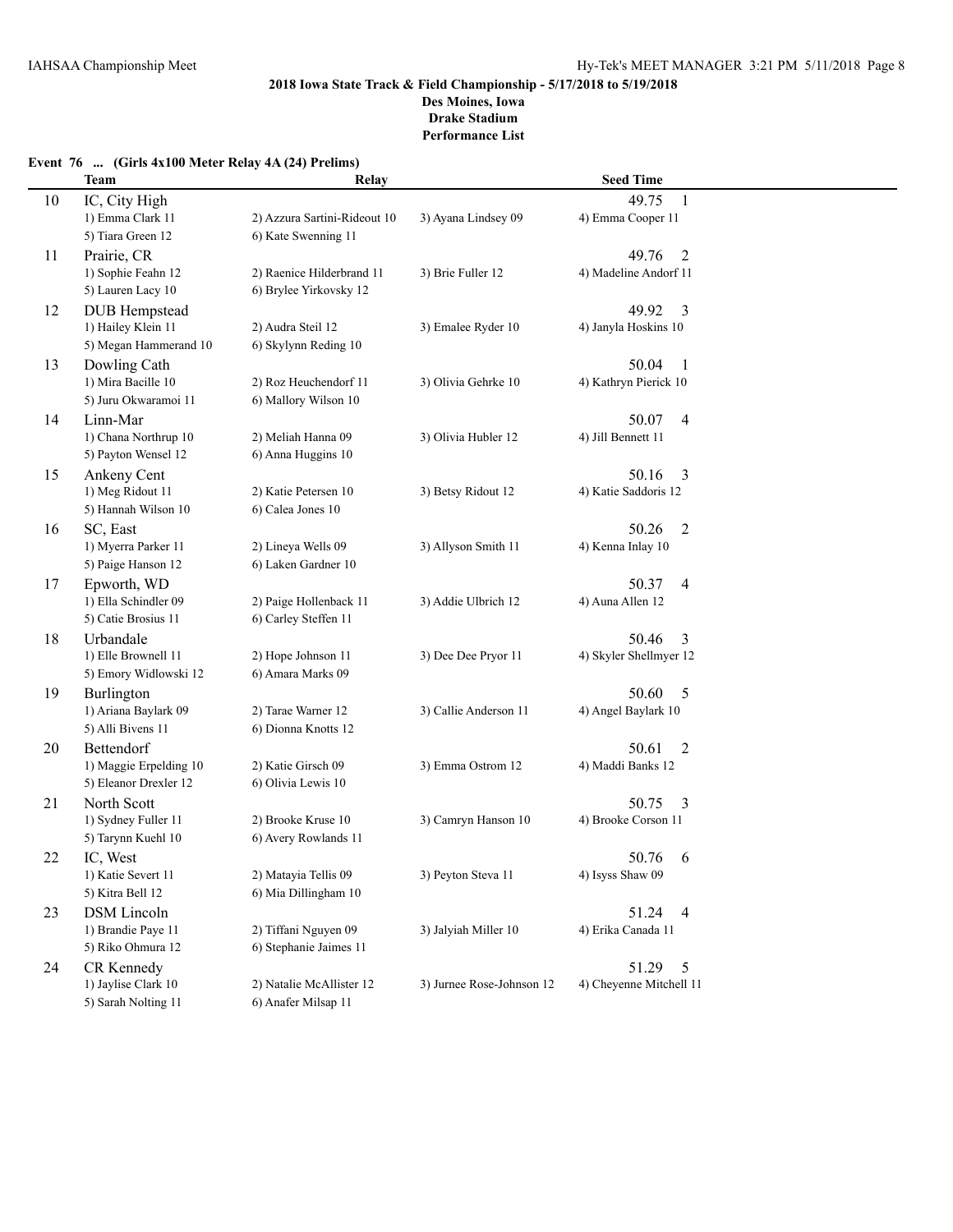#### **2018 Iowa State Track & Field Championship - 5/17/2018 to 5/19/2018 Des Moines, Iowa**

**Drake Stadium Performance List**

**Event 84 Girls 4x200 Meter Relay 4A (24)**

**Friday 5/18/2018 - 11:05 AM**

```
State Record: 1:39.24 5/22/2015 CR Jefferson, CR Jefferson
```
**A Ranschau, J Blue, M Meese, L Schneekloth All-Time: 1:39.24 5/22/2015 CR Jefferson, CR Jefferson A Ranschau, J Blue, M Meese, L Schneekloth**

|              | <b>Team</b>                | Relay                    |                         | <b>Seed Time</b>          |  |
|--------------|----------------------------|--------------------------|-------------------------|---------------------------|--|
| $\mathbf{1}$ | Pleasant Valley            |                          |                         | 1:43.52                   |  |
|              | 1) Kira Arthofer 12        | 2) Amaria Kirby 12       | 3) Adrea Arthofer 11    | 4) Harmony Creasy 09      |  |
|              | 5) Morgan Ramirez 10       | 6) Carli Spelhaug 11     |                         |                           |  |
| 2            | Ames                       |                          |                         | 1:43.93<br>$\mathbf{1}$   |  |
|              | 1) Hannah Buckels 11       | 2) Melina Hegelheimer 11 | 3) Bianca Sorrentino 10 | 4) Teagan Lipsey 10       |  |
|              | 5) Athena Song 12          | 6) Isabel Ingram 12      |                         |                           |  |
| 3            | Cedar Falls                |                          |                         | 1:44.08<br>$\mathbf{1}$   |  |
|              | 1) Auriona Kimbrough 11    | 2) Morgan Sterrett 11    | 3) Leah Longnecker 11   | 4) Emerson Green 10       |  |
|              | 5) Nicole Geerdes 12       | 6) Raelynn Smith 10      |                         |                           |  |
| 4            | Waukee                     |                          |                         | 1:44.09<br>$\mathbf{1}$   |  |
|              | 1) Sehansa Karunatilaka 09 | 2) Kate Bannister 11     | 3) Delaney Taylor 11    | 4) Elma Vojic 12          |  |
|              | 5) Sydney Winger 12        | 6) Ainsley Schlicher 09  |                         |                           |  |
| 5            | Dowling Cath               |                          |                         | 1:44.63<br>1              |  |
|              | 1) Kathryn Pierick 10      | 2) Roz Heuchendorf 11    | 3) Olivia Gehrke 10     | 4) Margaret Tobias 09     |  |
|              | 5) Juru Okwaramoi 11       | 6) Mira Bacille 10       |                         |                           |  |
| 6            | SC, East                   |                          |                         | 1:45.12<br>2              |  |
|              | 1) Lineya Wells 09         | 2) Kenna Inlay 10        | 3) Allyson Smith 11     | 4) Paige Hanson 12        |  |
|              | 5) Lauren Van Dyke 12      | 6) Myerra Parker 11      |                         |                           |  |
| 7            | <b>WAT</b> West            |                          |                         | 1:45.16<br>2              |  |
|              | 1) Madelyn Solomon 11      | 2) TaJanik Williams 10   | 3) Ta'Mara Roby 12      | 4) Claresa Allison 11     |  |
|              | 5) Zoey Thune 12           | 6) Shiila Robinson 11    |                         |                           |  |
| 8            | Ankeny Cent                |                          |                         | 1:45.60<br>2              |  |
|              | 1) Betsy Ridout 12         | 2) Megan Gray 12         | 3) Calea Jones 10       | 4) Katie Saddoris 12      |  |
|              | 5) Karri Pippett 12        | 6) Kathryn Vortherms 09  |                         |                           |  |
| 9            | DSM, Hoover                |                          |                         | 1:45.63<br>2              |  |
|              | 1) Saffie Dennis 11        | 2) Temira Goods 10       | 3) Lina Sakabu 11       | 4) Nyakota Ding 12        |  |
|              | 5) Breazi Preston 12       | 6) Taylan Olson 12       |                         |                           |  |
| 10           | Valley, WDM                |                          |                         | 1:45.89<br>3              |  |
|              | 1) Nya Bottley 09          | 2) Rachel Sinclair 12    | 3) Grace Matera 12      | 4) Audrey Hronich 10      |  |
|              | 5) Cassie Yardley 12       | 6) Jayda Allen 10        |                         |                           |  |
| 11           | DSM, East                  |                          |                         | 1:46.11<br>3              |  |
|              | 1) Aliciah Vasquez 10      | 2) Kimeisha Star 10      | 3) Deala Brown 12       | 4) Eriana Brown 12        |  |
|              | 5) Najat Bresh 11          | 6) Tialla King 09        |                         |                           |  |
| 12           | Bettendorf                 |                          |                         | 1:46.21<br>$\overline{2}$ |  |
|              | 1) Maddi Banks 12          | 2) Maggie Erpelding 10   | 3) Emma Ostrom 12       | 4) Katie Girsch 09        |  |
|              | 5) Olivia Lewis 10         | 6) Eleanor Drexler 12    |                         |                           |  |
| 13           | IC, City High              |                          |                         | 2<br>1:46.66              |  |
|              | 1) Emma Clark 11           | 2) Ayana Lindsey 09      | 3) Emma Cooper 11       | 4) Sydney DePrenger 12    |  |
|              | 5) Tiara Green 12          | 6) CeCe Kelly-Harvey 09  |                         |                           |  |
| 14           | Epworth, WD                |                          |                         | 1:46.66<br>$\mathbf{1}$   |  |
|              | 1) Jenna Burds 11          | 2) Carley Steffen 11     | 3) Addie Ulbrich 12     | 4) Cassie Hermsen 12      |  |
|              | 5) Catie Brosius 11        | 6) Ella Schindler 09     |                         |                           |  |
| 15           | <b>DUB</b> Hempstead       |                          |                         | 1:46.67<br>3              |  |
|              | 1) Audra Steil 12          | 2) Megan Hammerand 10    | 3) Julia Meehan 12      | 4) Janyla Hoskins 10      |  |
|              | 5) Emalee Ryder 10         | 6) Laney Herman 10       |                         |                           |  |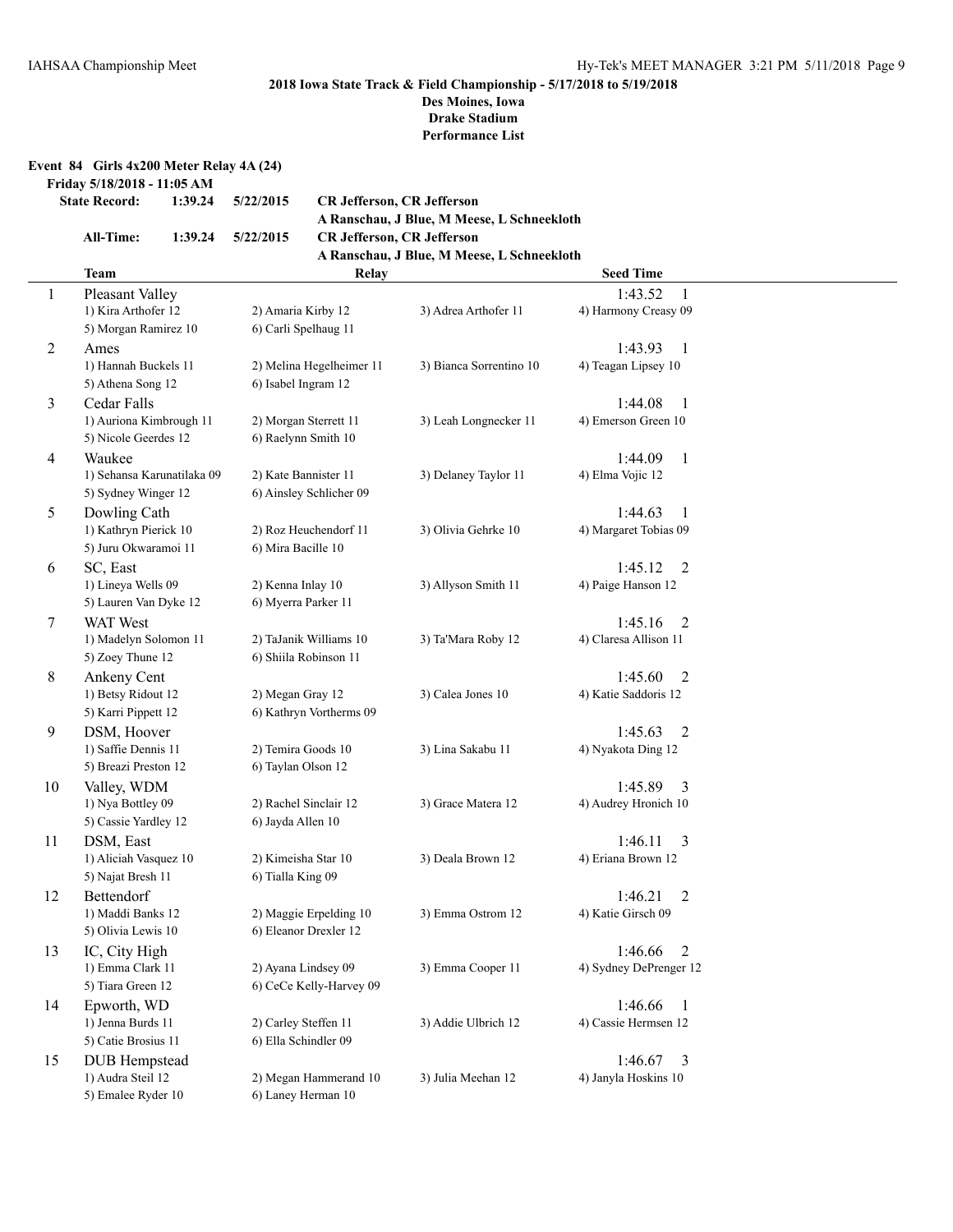#### **Event 84 ... (Girls 4x200 Meter Relay 4A (24))**

|    | <b>Team</b>               | Relay                  |                       | <b>Seed Time</b>          |  |
|----|---------------------------|------------------------|-----------------------|---------------------------|--|
| 16 | <b>WAT East</b>           |                        |                       | 3<br>1:47.80              |  |
|    | 1) Alanna Muhammad 12     | 2) Amanee Clark 11     | 3) Jasmine Dunn 12    | 4) Shamya Jenkins 12      |  |
|    | 5) Aliyah Franklin 09     | 6) Aariona Ezell 10    |                       |                           |  |
| 17 | <b>Burlington</b>         |                        |                       | 1:48.00<br>$\overline{4}$ |  |
|    | 1) Ariana Baylark 09      | 2) Madison Bunton 09   | 3) Alize Johnson 11   | 4) Callie Anderson 11     |  |
|    | 5) Jakayla Fleming 09     | 6) Angel Baylark 10    |                       |                           |  |
| 18 | <b>SE Polk</b>            |                        |                       | 1:48.11<br>$\overline{4}$ |  |
|    | 1) Samantha Milani 10     | 2) Sydney McNeeley 09  | 3) Abbi Cataldo 09    | 4) Kennady Mills 09       |  |
|    | 5) Natalie Clement 10     | 6) McKenna Davidson 12 |                       |                           |  |
| 19 | Prairie, CR               |                        |                       | 1:48.78<br>$\overline{5}$ |  |
|    | 1) Madeline Andorf 11     | 2) Mya Dodge 09        | 3) Sarah Schmitt 11   | 4) Sophie Feahn 12        |  |
|    | 5) Raenice Hilderbrand 11 | 6) Lauren Lacy 10      |                       |                           |  |
| 20 | Johnston                  |                        |                       | 1:49.19<br>$\overline{5}$ |  |
|    | 1) Emma Roethler 09       | 2) Samantha Strauss 09 | 3) Chloe Fehn 11      | 4) Christina Jackson 11   |  |
|    | 5) Avery Kamienski 11     | 6) Grace Kamara 09     |                       |                           |  |
| 21 | Clinton                   |                        |                       | $\overline{3}$<br>1:49.89 |  |
|    | 1) Meghan Hill 09         | 2) Montaya Ford 10     | 3) Tahlicia Bailey 10 | 4) Madison Eberhart 12    |  |
|    | 5) Olivia Calvin 12       | 6) Brichet Tate 11     |                       |                           |  |
| 22 | DSM, Roosevelt            |                        |                       | 1:50.21<br>$\overline{4}$ |  |
|    | 1) Tori Hall 12           | 2) Eunique Adair 09    | 3) Halley Brocker 12  | 4) Jhamae Morales 09      |  |
|    | 5) Chell Claire 12        | 6) Kori Holman 12      |                       |                           |  |
| 23 | Linn-Mar                  |                        |                       | 1:50.47<br>$\overline{4}$ |  |
|    | 1) Olivia Hubler 12       | 2) Meghan Mather 11    | 3) McKenna Flood 12   | 4) Anna Huggins 10        |  |
|    | 5) Meliah Hanna 09        | 6) Lauren Gorsich 09   |                       |                           |  |
| 24 | Ankeny                    |                        |                       | 1:50.80<br>.5             |  |
|    | 1) Elle Dalton 09         | 2) Megan Utterback 11  | 3) Naomi Casady 10    | 4) Sydney Brenning 09     |  |
|    | 5) MaKenna Drea 09        | 6) Macy Filling 09     |                       |                           |  |

# **Event 92 Girls 4x400 Meter Relay 4A (24) Prelims**

**Friday 5/18/2018 - 1:40 PM**

# **State Record: 3:48.49 5/20/2009 Sioux City East, Sioux City East S Houlihan, R Mikulicz, E McCarthy, E Dougherty**

#### **All-Time: 3:48.39 5/23/2009 Sioux City, East, Sioux City, E S Houlihan, R Mikulicz, E McCarthy, E Dougherty**

|   |                         |                         | 5 HOUINIAN, N MIKUNCZ, E MICCATUR, E DOUGHETTY |                                                           |  |
|---|-------------------------|-------------------------|------------------------------------------------|-----------------------------------------------------------|--|
|   | Team                    | Relay                   |                                                | <b>Seed Time</b>                                          |  |
|   | <b>SE Polk</b>          |                         |                                                | 4:01.41<br>$\overline{1}$                                 |  |
|   | 1) Tarryn Hill 10       | 2) Grace Larkins 09     | 3) Gretta Hartz 10                             | 4) Natalie Clement 10                                     |  |
|   | 5) Mattison Plummer 09  | 6) Magda McGowan 09     |                                                |                                                           |  |
| 2 | DSM, Roosevelt          |                         |                                                | 4:02.71                                                   |  |
|   | 1) Esther Ubadigbo 10   | 2) Chell Claire 12      | 3) Kori Holman 12                              | 4) Megan Fleming 11                                       |  |
|   | 5) Isabel Buchanan 12   | $6)$ Zoe Fry 10         |                                                |                                                           |  |
| 3 | Waukee                  |                         |                                                | 4:03.11<br>$\overline{2}$                                 |  |
|   | 1) Delaney Taylor 11    | 2) JanJay Peters 11     | 3) Jessica Caraway 10                          | 4) Lily Campbell 12                                       |  |
|   | 5) Julia Benson 12      | 6) Ainsley Schlicher 09 |                                                |                                                           |  |
| 4 | Ottumwa                 |                         |                                                | 4:03.45                                                   |  |
|   | 1) Carollin Mellin 10   | 2) Kierra Bishop 11     |                                                | 3) Grace Bookin-Nosbisch 10 4) Allison Bookin-Nosbisch 10 |  |
|   | 5) Katie Nelson 10      | 6) Kylee Spurgeon 12    |                                                |                                                           |  |
| 5 | Cedar Falls             |                         |                                                | 4:05.79                                                   |  |
|   | 1) Auriona Kimbrough 11 | 2) Greta Berte 09       | 3) Maddy Lenaerts 11                           | 4) Paige Kvale 12                                         |  |
|   | 5) Sydney Davis 12      | 6) Mackenzie Michael 10 |                                                |                                                           |  |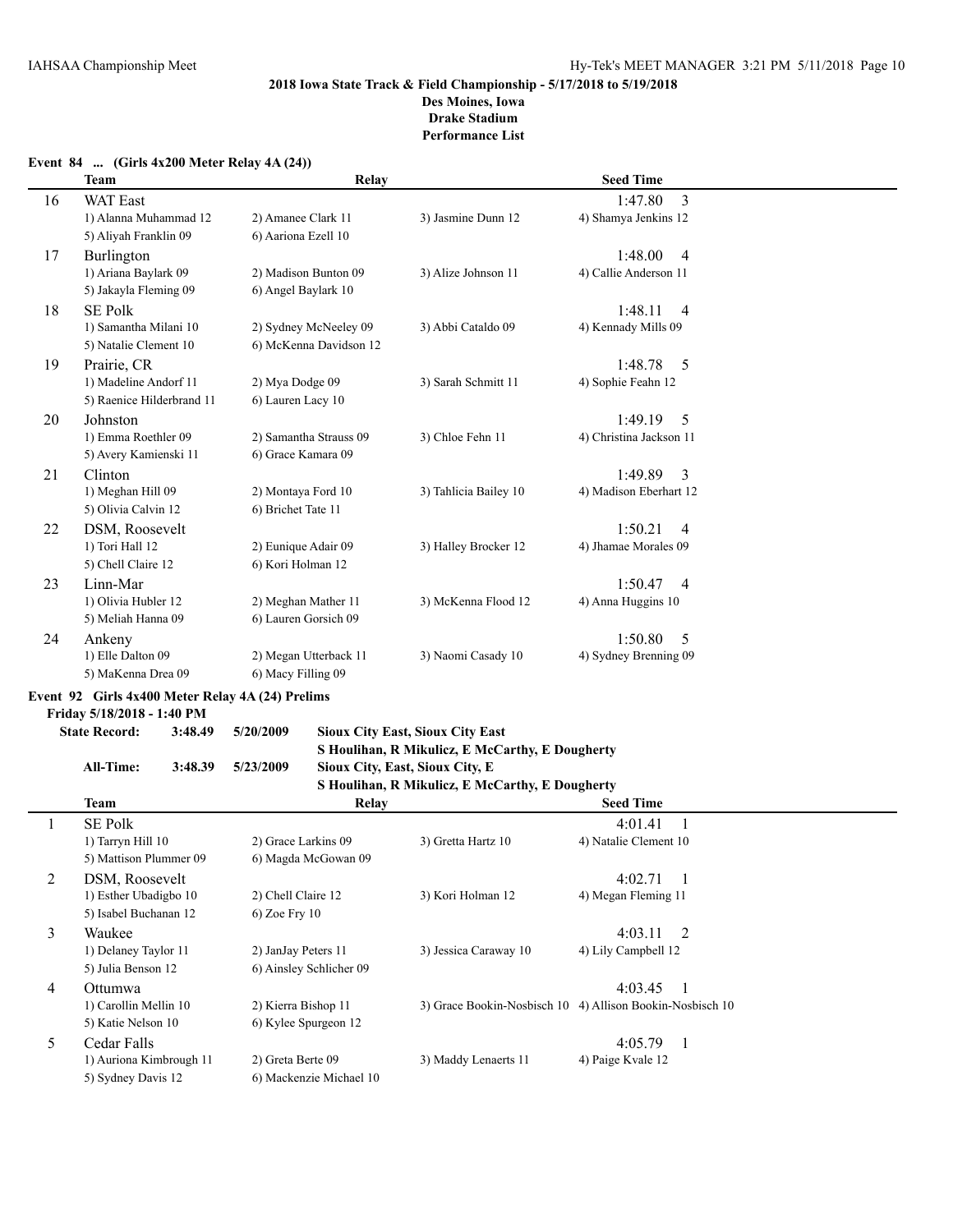|  |  |  |  |  |  |  |  |  | Event 92  (Girls 4x400 Meter Relay 4A (24) Prelims) |
|--|--|--|--|--|--|--|--|--|-----------------------------------------------------|
|--|--|--|--|--|--|--|--|--|-----------------------------------------------------|

|    | <b>Team</b>                                                                        | Relay                                                                 |                          | <b>Seed Time</b>                                    |  |
|----|------------------------------------------------------------------------------------|-----------------------------------------------------------------------|--------------------------|-----------------------------------------------------|--|
| 6  | Epworth, WD<br>1) Addie Ulbrich 12                                                 | 2) Cassie Hermsen 12                                                  | 3) Jordan Burds 11       | $\overline{2}$<br>4:06.01<br>4) Jenna Burds 11      |  |
| 7  | 5) Paige Hollenback 11<br>Pleasant Valley<br>1) Emily Wood 09                      | 6) Elly Burds 09<br>2) Ellie Spelhaug 12                              | 3) Kira Arthofer 12      | 4:06.52<br>$\mathbf{1}$<br>4) Clare Basala 09       |  |
| 8  | 5) Adrea Arthofer 11<br>IC, City High                                              | 6) Harmony Creasy 09                                                  |                          | 4:06.56<br>3                                        |  |
|    | 1) Kinsee Brands 12<br>5) Caroline Schaeckenbach 10                                | 2) Sydney DePrenger 12<br>6) Ayana Lindsey 09                         | 3) Tiara Green 12        | 4) CeCe Kelly-Harvey 09                             |  |
| 9  | SC, East<br>1) Paige Hanson 12                                                     | 2) Taylor Copple 12                                                   | 3) Allyson Smith 11      | 4:06.93<br>1<br>4) Lauren Van Dyke 12               |  |
| 10 | 5) Lineya Wells 09<br>Ames                                                         | 6) Laken Gardner 10                                                   |                          | 4:07.80<br>2                                        |  |
|    | 1) Teagan Lipsey 10<br>5) Amara Lipsey 12                                          | 2) Athena Song 12<br>6) Melina Hegelheimer 11                         | 3) Bianca Sorrentino 10  | 4) Isabel Ingram 12                                 |  |
| 11 | Bettendorf<br>1) Emma Johnson 11<br>5) Allison Whitaker 11                         | 2) Erin McQuillen 11<br>6) Maddi Banks 12                             | 3) Brooke Lofgren 11     | 4:07.86<br>2<br>4) Breanna Vermeer 10               |  |
| 12 | Johnston<br>1) Avery Kamienski 11<br>5) Kara Krahn 11                              | 2) Samantha Strauss 09<br>6) Avery Carnahan 09                        | 3) Mackenzie Laughlin 12 | 4:08.84<br>3<br>4) Chloe Fehn 11                    |  |
| 13 | Indianola<br>1) Jadyn Forbes 11<br>5) Grace Berg 12                                | 2) Bailey Blake 10<br>6) Kylie McVey 09                               | 3) Leah Blake 11         | 4:09.35<br>3<br>4) Celia Askelsen 12                |  |
| 14 | DSM, Hoover<br>1) Breazi Preston 12                                                | 2) Aaliyah Battle 10                                                  | 3) Temira Goods 10       | 4:10.19<br>$\overline{4}$<br>4) Rebekah Bourland 12 |  |
| 15 | 5) Shiggo Shadin 11<br>Dowling Cath<br>1) Margaret Tobias 09                       | 6) Pattanasia Wilson 09<br>2) Kate Timboe 11                          | 3) Anna Giudici 12       | 4:10.41<br>2<br>4) Kelsey Schweizer 11              |  |
| 16 | 5) Jaine Meilander 11<br><b>WAT</b> West<br>1) Amari Burt 11                       | 6) Nora Matt 09<br>2) Jallea Dillard 11                               | 3) Carley Caughron 09    | 4:10.91<br>2<br>4) Shiila Robinson 11               |  |
| 17 | 5) Claresa Allison 11<br>Prairie, CR                                               | 6) Laura Hepworth 09                                                  |                          | 4:11.32<br>$\overline{4}$                           |  |
|    | 1) Kirstin Skriver 12<br>5) Lindsey Barnes 09                                      | 2) Emma Copeland 11<br>6) Anika Pisarik 10                            | 3) Carli Reittinger 10   | 4) Sarah Schmitt 11                                 |  |
| 18 | Ankeny Cent<br>1) Megan Gray 12<br>5) Emma Gordon 12                               | 2) Kathryn Vortherms 09<br>6) Ellie Wilson 10                         | 3) Claire Wubben 12      | 4:11.90<br>$\overline{4}$<br>4) Karri Pippett 12    |  |
| 19 | Linn-Mar<br>1) Anna Huggins 10                                                     | 2) Leah Gorsich 09<br>6) Lindsay Ginger 09                            | 3) Lauren Gorsich 09     | $4:13.27$ 3<br>4) Dimia Burrell 10                  |  |
| 20 | 5) Chloe Skidmore 09<br><b>DUB</b> Hempstead<br>1) Erin McGrath 12                 | 2) Emma Coates 10                                                     | 3) Julia Meehan 12       | 4:13.66<br>5<br>4) Grace Ries 11                    |  |
| 21 | 5) Kaylee Leicht 10<br><b>DSM</b> Lincoln<br>1) Brooke Maxwell 09                  | 6) Ella Heim 09<br>2) Mya Winters 09                                  | 3) Caitlyn Lucht 12      | 4:13.70<br>5<br>4) Jolynn Harris 12                 |  |
| 22 | 5) Tiffani Nguyen 09<br>Lewis Central<br>1) Maegan Holt 12<br>5) Olivia Greelis 12 | 6) Stephanie Jaimes 11<br>2) McKenna Paulsen 10<br>6) Kylee Dunphy 11 | 3) Madison Albers 10     | $\overline{3}$<br>4:14.12<br>4) Megan Witte 10      |  |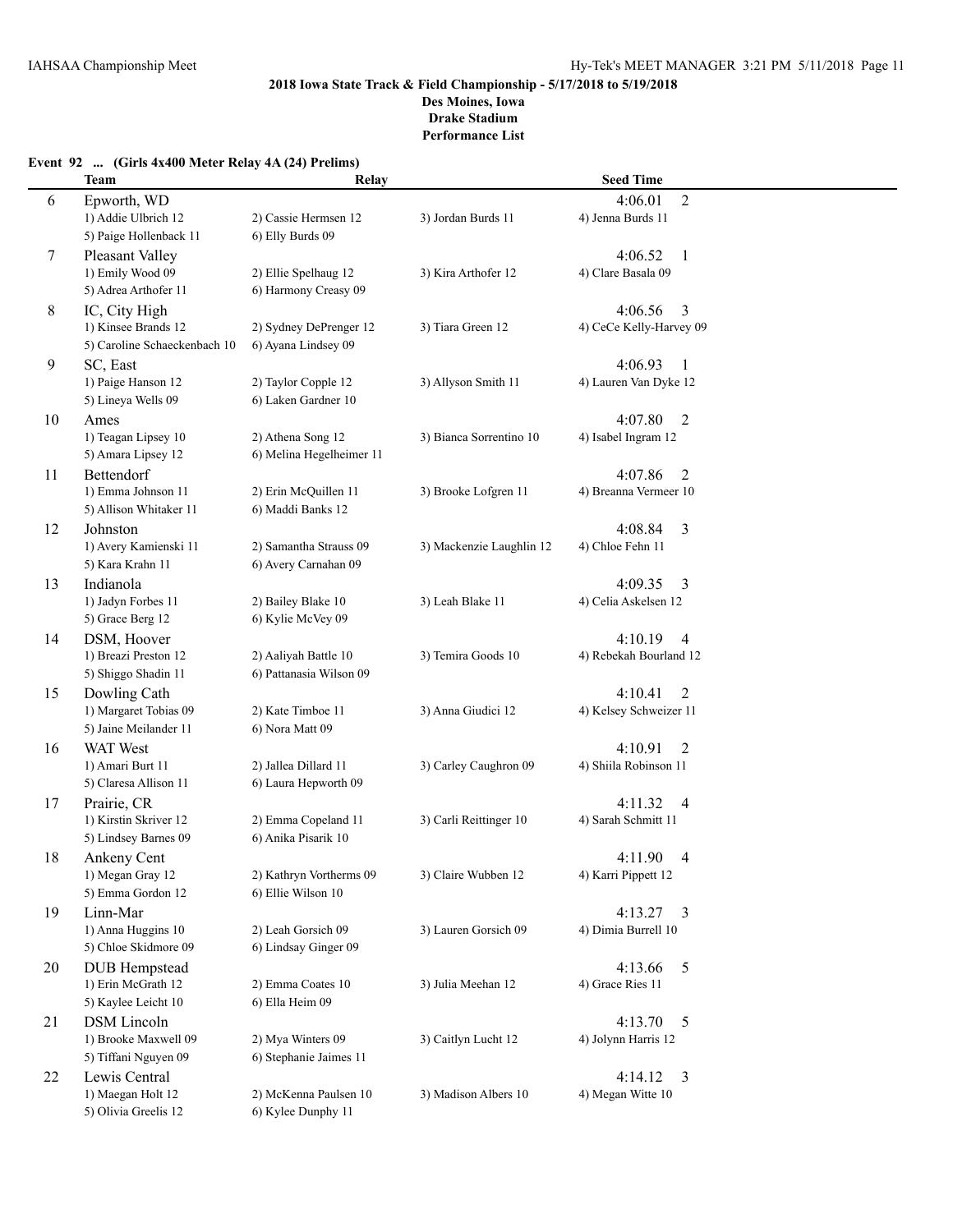**Des Moines, Iowa Drake Stadium**

|                | Event 92  (Girls 4x400 Meter Relay 4A (24) Prelims)<br><b>Team</b> | Relay                                     |                                       | <b>Seed Time</b>                                          |  |
|----------------|--------------------------------------------------------------------|-------------------------------------------|---------------------------------------|-----------------------------------------------------------|--|
| 23             | CB, A Lincoln                                                      |                                           |                                       | $\overline{4}$<br>4:16.47                                 |  |
|                | 1) Kerrigan Keefer 10                                              | 2) Lexi Thomas 12                         | 3) Hayley Hartman 12                  | 4) Rylee Fichter 12                                       |  |
|                | 5) Claire Jones 12                                                 | 6) Kensi LaSale 11                        |                                       |                                                           |  |
| 24             | Ankeny                                                             |                                           |                                       | 4:17.01<br>5                                              |  |
|                | 1) Sydni Wendling 11                                               | 2) Sarah Bosch 11                         | 3) Holly Trimble 11                   | 4) Madeline Murphy 09                                     |  |
|                | 5) Scout Bergwall 11                                               | 6) Eva van de Mortel 09                   |                                       |                                                           |  |
|                | Event 100 Girls 4x800 Meter Relay 4A (24)                          |                                           |                                       |                                                           |  |
|                | Thursday 5/17/2018 - 11:45 AM                                      |                                           |                                       |                                                           |  |
|                | <b>State Record:</b><br>9:09.90                                    | 5/19/2016<br>Urbandale, Urbandale         |                                       |                                                           |  |
|                |                                                                    |                                           | M Cole, T Moreno, J Noah, E Prescott  |                                                           |  |
|                | All-Time:<br>9:09.09                                               | 2001                                      | <b>Iowa City West, Iowa City West</b> |                                                           |  |
|                | Team                                                               | Relay                                     |                                       | <b>Seed Time</b>                                          |  |
| $\mathbf{1}$   | Ottumwa                                                            |                                           |                                       | 9:32.60<br>$\mathbf{1}$                                   |  |
|                | 1) Carollin Mellin 10                                              | 2) Meghan Coulter 09                      |                                       | 3) Allison Bookin-Nosbisch 10 4) Grace Bookin-Nosbisch 10 |  |
|                | 5) Abby Bowers 11                                                  | 6) Isabelle Mellin 09                     |                                       |                                                           |  |
| $\overline{2}$ | Waukee                                                             |                                           |                                       | 9:34.43<br>$\mathbf{1}$                                   |  |
|                | 1) Jessica Caraway 10                                              | 2) Carolyn Olney 09                       | 3) Lindsey Kelderman 09               | 4) Megan Groathouse 11                                    |  |
|                | 5) Logan Akason 12                                                 | 6) Lily Campbell 12                       |                                       |                                                           |  |
| 3              | <b>SE Polk</b>                                                     | 2) Grace Larkins 09                       |                                       | 9:35.15<br>-1                                             |  |
|                | 1) Tarryn Hill 10                                                  |                                           | 3) Magda McGowan 09                   | 4) Paige Blackford 11                                     |  |
|                | 5) Jaycie Elliott 09                                               | 6) Mattison Plummer 09                    |                                       | 9:40.99                                                   |  |
| $\overline{4}$ | IC, West<br>1) Kiara Malloy-Salgado 09                             | 2) Erica Buettner 09                      | 3) Katie Hoefer 09                    | 2<br>4) Bailey Nock 12                                    |  |
|                | 5) Deniz Ince 11                                                   | 6) Claire Ronnebaum 12                    |                                       |                                                           |  |
| 5              | Ankeny Cent                                                        |                                           |                                       | 9:43.60<br>$\overline{2}$                                 |  |
|                | 1) Emma Gordon 12                                                  | 2) Sophia Lee 10                          | 3) Megan Gray 12                      | 4) Savana Alt 09                                          |  |
|                | 5) Emma Peck 12                                                    | 6) Kathryn Vortherms 09                   |                                       |                                                           |  |
| 6              | Dowling Cath                                                       |                                           |                                       | 9:44.74<br>-1                                             |  |
|                | 1) Kelsey Schweizer 11                                             | 2) Kate Timboe 11                         | 3) Sydnee Miller 11                   | 4) Molly Flood 12                                         |  |
|                | 5) Jaine Meilander 11                                              | 6) Carolyn Fink 11                        |                                       |                                                           |  |
| $\tau$         | IC, City High                                                      |                                           |                                       | 9:46.34<br>3                                              |  |
|                | 1) Kinsee Brands 12                                                | 2) Anna Lindower 11                       | 3) Lillian Reynolds 09                | 4) CeCe Kelly-Harvey 09                                   |  |
|                | 5) Amelia Morrow 12                                                | 6) Jae Dancer 09                          |                                       |                                                           |  |
| 8              | CR Kennedy                                                         |                                           |                                       | 9:48.10<br>1                                              |  |
|                | 1) Kaelyn Ryan 11                                                  | 2) Ella Popenhagen 10                     | 3) Olivia Hamblin 10                  | 4) Hannah Fusselman 12                                    |  |
|                | 5) Sarah Grams 09                                                  |                                           |                                       |                                                           |  |
| 9              | Bettendorf                                                         |                                           |                                       | 9:48.29<br>$\overline{1}$                                 |  |
|                | 1) Breanna Vermeer 10                                              | 2) Brooke Lofgren 11                      | 3) Alexis Beine 11                    | 4) Rylee Ramstack 11                                      |  |
|                | 5) Nyah Block 12                                                   | 6) Madison Temple 10                      |                                       |                                                           |  |
| 10             | Ankeny                                                             |                                           |                                       | 9:49.30<br>3                                              |  |
|                | 1) Madeline Murphy 09                                              | 2) Scout Bergwall 11                      | 3) Megan Bosch 09                     | 4) Meghan Trimble 12                                      |  |
|                | 5) Sarah Bosch 11                                                  | 6) Cierra Fillinger 11                    |                                       |                                                           |  |
| 11             | DSM, Roosevelt                                                     |                                           |                                       | 9:51.56<br>4                                              |  |
|                | 1) Zoe Fry 10                                                      | 2) Brennan Drake 12<br>6) Sarah Schott 12 | 3) Anna Gilbreath 10                  | 4) Isabel Buchanan 12                                     |  |
|                | 5) Megan Fleming 11                                                |                                           |                                       |                                                           |  |
| 12             | Cedar Falls<br>1) Emma Clark 09                                    | 2) Caroline Ross 12                       | 3) Meg Schmitz 12                     | 9:51.62<br>2<br>4) Paige Kvale 12                         |  |
|                | 5) Mackenzie Michael 10                                            | 6) Jayna Freeman 10                       |                                       |                                                           |  |
| 13             | <b>DUB</b> Senior                                                  |                                           |                                       | 9:54.03<br>4                                              |  |
|                | 1) Lauren Miller 11                                                | 2) Ashely Donovan 11                      | 3) Mackenzie Gaherty 12               | 4) Mia Rampton 12                                         |  |
|                | 5) Claire Edmondson 10                                             |                                           |                                       |                                                           |  |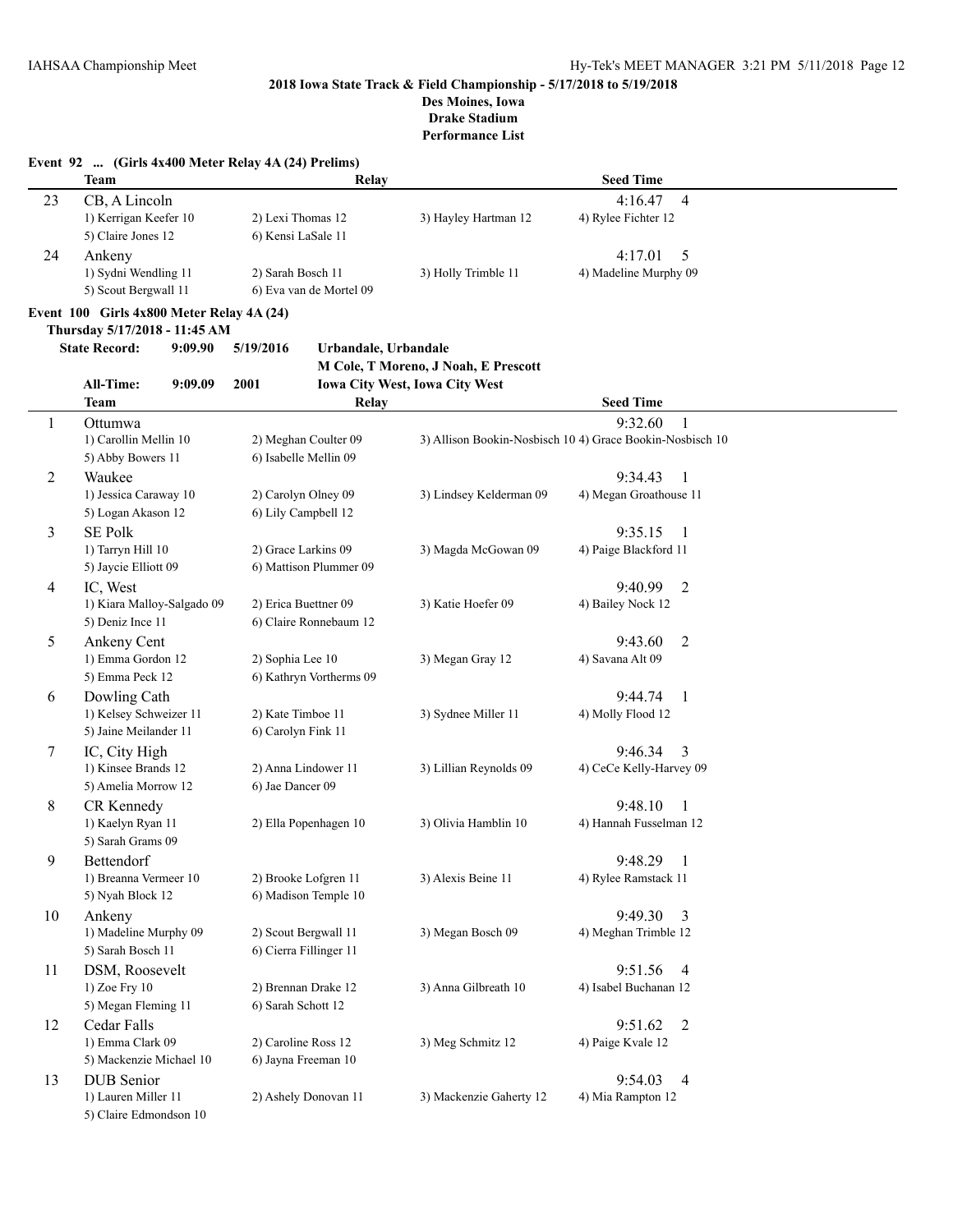### **Event 100 ... (Girls 4x800 Meter Relay 4A (24))**

| <b>Team</b> |                                            | Relay                                      |                          | <b>Seed Time</b>                                   |  |
|-------------|--------------------------------------------|--------------------------------------------|--------------------------|----------------------------------------------------|--|
| 14          | Pleasant Valley<br>1) Abby Riley 11        | 2) Clare Basala 09                         | 3) Holyn Doran 10        | $\overline{2}$<br>9:55.16<br>4) Mallory Lafever 11 |  |
|             | 5) Maddy Minard 11                         | 6) Lauren Buechel 10                       |                          |                                                    |  |
| 15          | Urbandale                                  |                                            |                          | 9:58.21<br>$\overline{2}$                          |  |
|             | 1) Avery Peterson 12                       | 2) Madi Lynch 09                           | 3) Kayla Owens 10        | 4) Macy Gaskill 09                                 |  |
|             | 5) Grace Blythe 09                         | 6) Grace Rempe 12                          |                          |                                                    |  |
| 16          | <b>DUB</b> Hempstead                       |                                            |                          | 9:58.35<br>5                                       |  |
|             | 1) Emma Holesinger 10                      | 2) Kaylee Leicht 10                        | 3) Casey Nichols 12      | 4) Hannah Brown 10                                 |  |
|             | 5) Audrey Franklin 09                      | 6) Heather Hostager 12                     |                          |                                                    |  |
| 17          | Epworth, WD                                |                                            |                          | 9:59.79<br>6                                       |  |
|             | 1) Jordan Burds 11                         | 2) Elly Burds 09                           | 3) Maria Gudenkauf 12    | 4) Lauren Klein 09                                 |  |
|             | 5) Amber Meyers 11                         | 6) Leah Wille 11                           |                          |                                                    |  |
| 18          | Linn-Mar                                   |                                            |                          | 10:00.50<br>3                                      |  |
|             | 1) Lilly Geelan 09<br>5) Chloe Skidmore 09 | 2) Sarah Murphy 09<br>6) Olivia Genskow 10 | 3) Abby Van Rheenen 12   | 4) Emma Kelley 11                                  |  |
| 19          | Johnston                                   |                                            |                          | 10:03.86<br>$\overline{2}$                         |  |
|             | 1) Samantha Strauss 09                     | 2) Abby Hutchins 09                        | 3) Mackenzie Laughlin 12 | 4) Avery Kamienski 11                              |  |
|             | 5) Jessica McKee 12                        | 6) Brooklyn McKee 10                       |                          |                                                    |  |
| 20          | Muscatine                                  |                                            |                          | 10:04.22<br>3                                      |  |
|             | 1) Moriah Morter 12                        | 2) Emmie Smith 11                          | 3) Emma Maynard 12       | 4) Lauren Dirth 10                                 |  |
|             | 5) Rylee Blake 10                          | 6) Molly Tigrett 12                        |                          |                                                    |  |
| 21          | CB, A Lincoln                              |                                            |                          | 10:08.69<br>3                                      |  |
|             | 1) Kerrigan Keefer 10                      | 2) Moriah Heilesen 10                      | 3) Claire Jones 12       | 4) Jeannette Juarez 11                             |  |
|             | 5) Sam Christiansen 10                     | 6) Hayleigh Vandervelde 10                 |                          |                                                    |  |
| 22          | SC, North                                  |                                            |                          | 10:24.22<br>$\overline{4}$                         |  |
|             | 1) Kaitlyn Mulder 12                       | 2) McKenzie Coyle 12                       | 3) Monica Olson 10       | 4) Emma Kelley 09                                  |  |
|             | 5) Brenda Phillips 11                      | 6) Kylie McElmeel 09                       |                          |                                                    |  |
| 23          | Prairie, CR                                |                                            |                          | 10:30.94<br>7                                      |  |
|             | 1) Bailey Rima 09                          | 2) Haley Duerksen 10                       | 3) Hailey Cooper 09      | 4) Alissa Neubauer 12                              |  |
|             | 5) Carli Reittinger 10                     | 6) Sydney Suthers 12                       |                          |                                                    |  |
| 24          | Ames<br>1) Lauren Matthews 10              | 2) Caitlyn Hanulikova 10                   | 3) Deleney Ryken 11      | 10:44.09<br>3<br>4) Fiorella Meyer 11              |  |
|             | 5) Madeline Taylor 11                      |                                            |                          |                                                    |  |
|             | Event 114 Girls 800 Sprint Medley 4A (24)  |                                            |                          |                                                    |  |
|             | Saturday 5/19/2018 - 9:36 AM               |                                            |                          |                                                    |  |

| $94001$ and $97121$ and $97001$ and $1000$ |         |           |                                         |
|--------------------------------------------|---------|-----------|-----------------------------------------|
| <b>State Record:</b>                       | 1:44.89 | 5/23/2015 | <b>Pleasant Valley, Pleasant Val</b>    |
|                                            |         |           | E Paul, J Simon, E Whigham, A Swanson   |
| All-Time:                                  | 1:44.89 | 5/23/2015 | <b>Pleasant Valley, Pleasant Valley</b> |
|                                            |         |           | E Paul, J Simon, E Whigham, A Swanson   |
| $\mathbf{r}$                               |         |           |                                         |

| E Paul, J Simon, E Whigham, A Swanson |                      |                       |                      |  |  |  |  |  |
|---------------------------------------|----------------------|-----------------------|----------------------|--|--|--|--|--|
| <b>Team</b>                           | Relay                |                       | <b>Seed Time</b>     |  |  |  |  |  |
| Linn-Mar                              |                      |                       | 1:45.22              |  |  |  |  |  |
| 1) Chana Northrup 10                  | 2) Olivia Hubler 12  | 3) Jill Bennett 11    | 4) Payton Wensel 12  |  |  |  |  |  |
| 5) Ariana Rolle 12                    | 6) Anna Huggins 10   |                       |                      |  |  |  |  |  |
| <b>Burlington</b>                     |                      |                       | 1:47.98              |  |  |  |  |  |
| 1) Ariana Baylark 09                  | 2) Madison Bunton 09 | 3) Callie Anderson 11 | 4) Angel Baylark 10  |  |  |  |  |  |
| 5) Jakayla Fleming 09                 | 6) Alize Johnson 11  |                       |                      |  |  |  |  |  |
| Pleasant Valley                       |                      |                       | 1:48.27              |  |  |  |  |  |
| 1) Kira Arthofer 12                   | 2) Amaria Kirby 12   | 3) Adrea Arthofer 11  | 4) Harmony Creasy 09 |  |  |  |  |  |
| 5) Clare Basala 09                    | 6) Alexa Neal 12     |                       |                      |  |  |  |  |  |
|                                       |                      |                       |                      |  |  |  |  |  |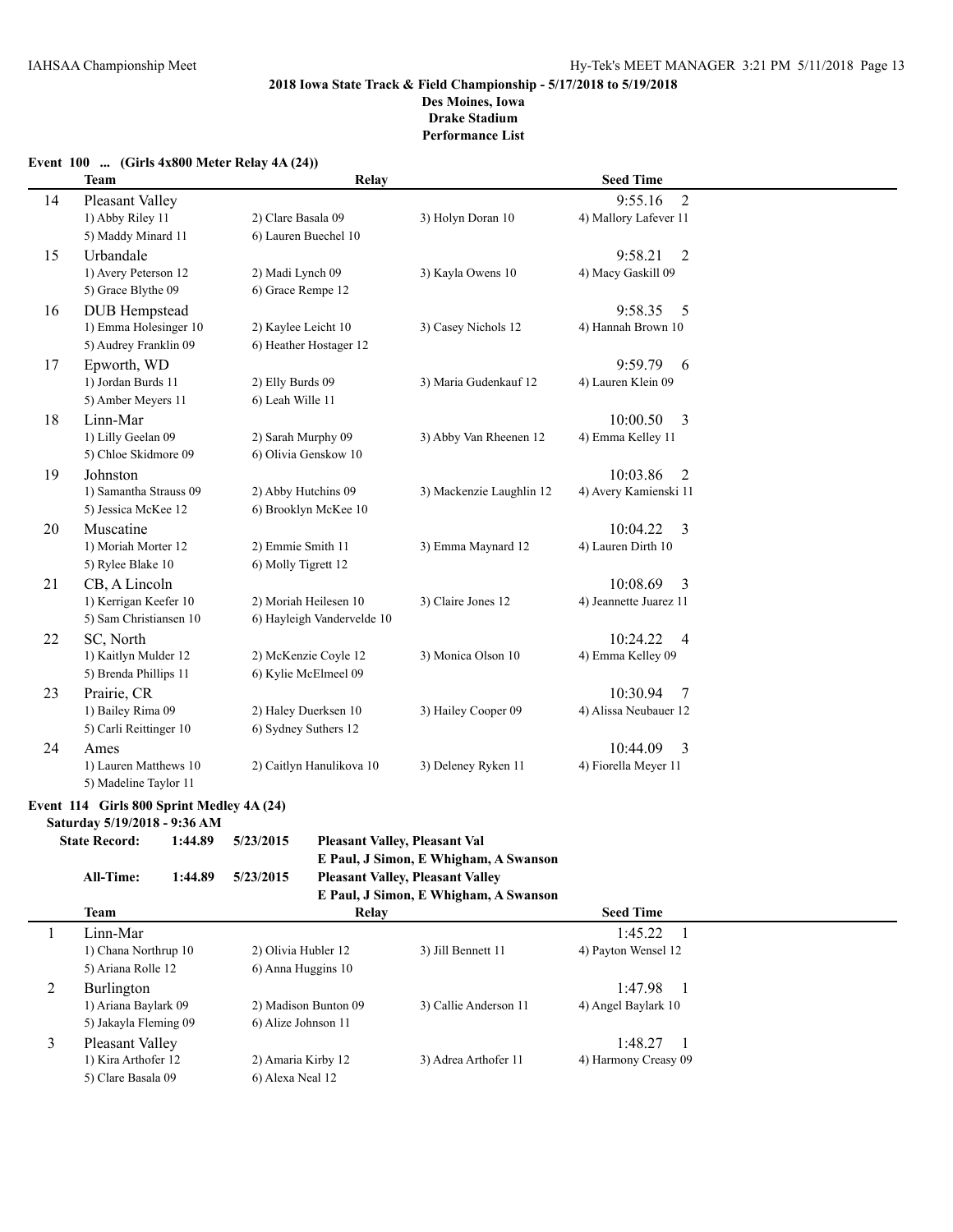# **Event 114 ... (Girls 800 Sprint Medley 4A (24))**

|    | <b>Team</b>                                         | Relay                                        |                         | <b>Seed Time</b>                                  |  |
|----|-----------------------------------------------------|----------------------------------------------|-------------------------|---------------------------------------------------|--|
| 4  | Waukee                                              |                                              |                         | 1:48.53<br>1                                      |  |
|    | 1) Sehansa Karunatilaka 09<br>5) Jessica Caraway 10 | 2) Delaney Taylor 11<br>6) Abby Benson 11    | 3) Elma Vojic 12        | 4) Lily Campbell 12                               |  |
| 5  | Dowling Cath                                        |                                              |                         | 1:49.01<br>-1                                     |  |
|    | 1) Mallory Wilson 10                                | 2) Roz Heuchendorf 11                        | 3) Olivia Gehrke 10     | 4) Margaret Tobias 09                             |  |
|    | 5) Kate Timboe 11                                   | 6) Juru Okwaramoi 11                         |                         |                                                   |  |
| 6  | Ames                                                |                                              |                         | 1:49.32<br>-1                                     |  |
|    | 1) Hannah Buckels 11                                | 2) Melina Hegelheimer 11                     | 3) Bianca Sorrentino 10 | 4) Teagan Lipsey 10                               |  |
|    | 5) Athena Song 12                                   | 6) Amara Lipsey 12                           |                         |                                                   |  |
| 7  | DSM, Hoover<br>1) Nyakota Ding 12                   | 2) Temira Goods 10                           | 3) Lina Sakabu 11       | $\overline{2}$<br>1:49.74<br>4) Breazi Preston 12 |  |
|    | 5) Saffie Dennis 11                                 | 6) Destiny Lottie 11                         |                         |                                                   |  |
| 8  | Prairie, CR                                         |                                              |                         | 1:49.75<br>2                                      |  |
|    | 1) Madeline Andorf 11                               | 2) Raenice Hilderbrand 11                    | 3) Sophie Feahn 12      | 4) Kirstin Skriver 12                             |  |
|    | 5) Lauren Lacy 10                                   | 6) Sarah Schmitt 11                          |                         |                                                   |  |
| 9  | Urbandale                                           |                                              |                         | 1:49.97<br>2                                      |  |
|    | 1) Elle Brownell 11                                 | 2) Hope Johnson 11                           | 3) Skyler Shellmyer 12  | 4) Dee Dee Pryor 11                               |  |
|    | 5) Emory Widlowski 12                               | 6) Amara Marks 09                            |                         |                                                   |  |
| 10 | SC, East                                            |                                              |                         | 1:50.06<br>3                                      |  |
|    | 1) Kenna Inlay 10                                   | 2) Allyson Smith 11                          | 3) Lineya Wells 09      | 4) Paige Hanson 12                                |  |
|    | 5) Lauren Van Dyke 12                               | 6) Myerra Parker 11                          |                         |                                                   |  |
| 11 | IC, City High<br>1) Emma Clark 11                   |                                              |                         | 1:50.13<br>3<br>4) Ayana Lindsey 09               |  |
|    | 5) Azzura Sartini-Rideout 10                        | 2) Emma Cooper 11<br>6) CeCe Kelly-Harvey 09 | 3) Tiara Green 12       |                                                   |  |
| 12 | <b>SE Polk</b>                                      |                                              |                         | 1:50.58<br>3                                      |  |
|    | 1) Samantha Milani 10                               | 2) Chloe Spring 11                           | 3) Gretta Hartz 10      | 4) Natalie Clement 10                             |  |
|    | 5) Samantha Albertson 11                            | 6) Angela Willoughby 12                      |                         |                                                   |  |
| 13 | Epworth, WD                                         |                                              |                         | 1:50.95<br>4                                      |  |
|    | 1) Auna Allen 12                                    | 2) Addie Ulbrich 12                          | 3) Cassie Hermsen 12    | 4) Jenna Burds 11                                 |  |
|    | 5) Elayna Bahl 12                                   | 6) Paige Hollenback 11                       |                         |                                                   |  |
| 14 | Ankeny Cent                                         |                                              |                         | 1:51.00<br>$\overline{2}$                         |  |
|    | 1) Hannah Wilson 10                                 | 2) Betsy Ridout 12                           | 3) Katie Saddoris 12    | 4) Kathryn Vortherms 09                           |  |
|    | 5) Katie Petersen 10                                | 6) Megan Gray 12                             |                         |                                                   |  |
| 15 | Valley, WDM<br>1) Jayda Allen 10                    | 2) Rachel Sinclair 12                        | 3) Nya Bottley 09       | 1:51.35<br>4<br>4) Grace Matera 12                |  |
|    | 5) Mya Moore 10                                     | 6) Hayley Chappell 09                        |                         |                                                   |  |
| 16 | Cedar Falls                                         |                                              |                         | $\overline{2}$<br>1:51.46                         |  |
|    | 1) Nicole Geerdes 12                                | 2) Leah Longnecker 11                        | 3) Morgan Sterrett 11   | 4) Greta Berte 09                                 |  |
|    | 5) Emerson Green 10                                 | 6) Sydney Davis 12                           |                         |                                                   |  |
| 17 | Indianola                                           |                                              |                         | 1:51.79<br>$\overline{3}$                         |  |
|    | 1) Aryss Forbes 09                                  | 2) Rayna Sickels 09                          | 3) Leah Blake 11        | 4) Bailey Blake 10                                |  |
|    | 5) Grace Berg 12                                    | 6) Celia Askelsen 12                         |                         |                                                   |  |
| 18 | North Scott                                         |                                              |                         | 1:52.21<br>2                                      |  |
|    | 1) Sydney Fuller 11                                 | 2) Brooke Kruse 10                           | 3) Brooke Corson 11     | 4) Abbi Lafrenz 10                                |  |
|    | 5) Tarynn Kuehl 10                                  | 6) Camryn Hanson 10                          |                         |                                                   |  |
| 19 | <b>WAT West</b><br>1) Ta'Mara Roby 12               | 2) Claresa Allison 11                        | 3) TaJanik Williams 10  | 1:52.26<br>3<br>4) Zoey Thune 12                  |  |
|    | 5) Madelyn Solomon 11                               | 6) Shiila Robinson 11                        |                         |                                                   |  |
| 20 | Johnston                                            |                                              |                         | 1:52.57<br>5                                      |  |
|    | 1) Emma Roethler 09                                 | 2) Christina Jackson 11                      | 3) Grace Kamara 09      | 4) Chloe Fehn 11                                  |  |
|    | 5) Samantha Strauss 09                              | 6) Avery Kamienski 11                        |                         |                                                   |  |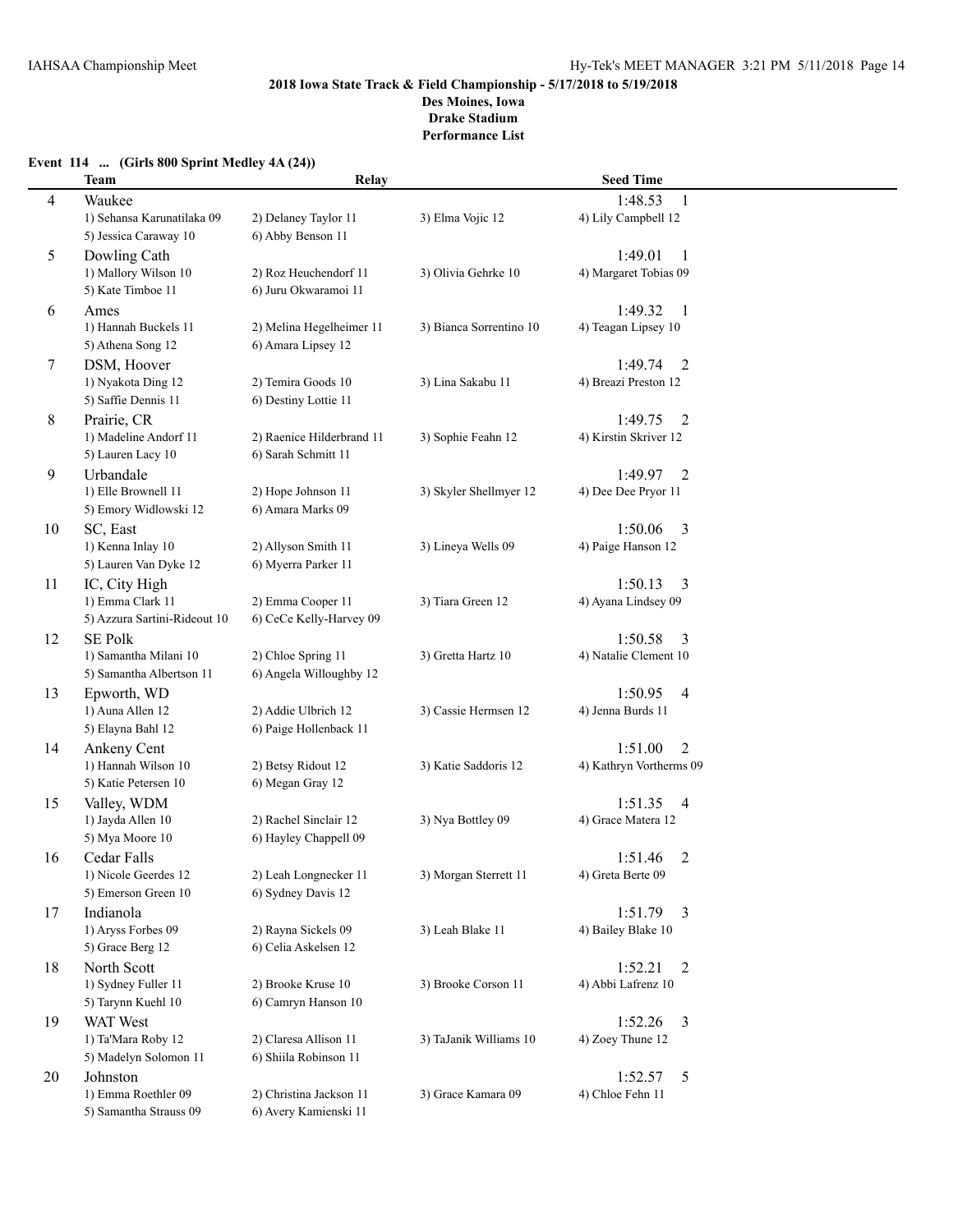# **Des Moines, Iowa**

**Drake Stadium**

|                | Event 114  (Girls 800 Sprint Medley 4A (24))                     |          |                    |                        |                                |                       |                       |                |  |
|----------------|------------------------------------------------------------------|----------|--------------------|------------------------|--------------------------------|-----------------------|-----------------------|----------------|--|
|                | <b>Team</b>                                                      |          |                    |                        | Relay                          |                       | <b>Seed Time</b>      |                |  |
| 21             | DSM, Roosevelt                                                   |          |                    |                        |                                |                       | 1:52.74               | $\overline{4}$ |  |
|                | 1) Tori Hall 12                                                  |          |                    | 2) Jocee Morris 09     | 3) Jhamae Morales 09           |                       | 4) Esther Ubadigbo 10 |                |  |
|                | 5) Kori Holman 12                                                |          | 6) Chell Claire 12 |                        |                                |                       |                       |                |  |
| 22             | Bettendorf                                                       |          |                    |                        |                                |                       | 1:52.79               | $\overline{3}$ |  |
|                | 1) Maggie Erpelding 10                                           |          |                    | 2) Katie Girsch 09     |                                | 3) Emma Ostrom 12     | 4) Emma Johnson 11    |                |  |
|                | 5) Erin McQuillen 11                                             |          |                    | 6) Allison Whitaker 11 |                                |                       |                       |                |  |
| 23             | Ankeny                                                           |          |                    |                        |                                |                       | 1:52.92               | 5              |  |
|                | 1) Eva van de Mortel 09                                          |          |                    | 2) Peyton Daugherty 12 |                                | 3) Mytika Mayberry 09 | 4) Sydni Wendling 11  |                |  |
|                | 5) Jasmine Rumley 10                                             |          |                    | 6) Kynedee Reha 09     |                                |                       |                       |                |  |
| 24             | <b>DUB</b> Hempstead                                             |          |                    |                        |                                |                       | 1:53.44               | 5              |  |
|                | 1) Hailey Klein 11                                               |          |                    | 2) Emalee Ryder 10     |                                | 3) Janyla Hoskins 10  | 4) Grace Ries 11      |                |  |
|                | 5) Megan Hammerand 10                                            |          |                    | 6) Julia Meehan 12     |                                |                       |                       |                |  |
|                | Event 122 Girls High Jump 4A (24)                                |          |                    |                        |                                |                       |                       |                |  |
|                | Thursday 5/17/2018 - 11:30 AM                                    |          |                    |                        |                                |                       |                       |                |  |
|                | <b>State Record:</b>                                             | 5-08.25  | 5/19/2009          |                        | Khanishah Williams, Burlington |                       |                       |                |  |
|                | <b>All-Time:</b>                                                 | $6 - 01$ | 2010               |                        | Hannah Wilms, Dike-NH          |                       |                       |                |  |
|                | Name                                                             |          |                    |                        | Year School                    |                       | <b>Seed Mark</b>      |                |  |
| 1              | Sara Hoskins                                                     |          |                    |                        | 10 Pleasant Valley             |                       | 5-03.00               | 1              |  |
| $\overline{c}$ | <b>Halley Brocker</b>                                            |          |                    |                        | 12 DSM, Roosevelt              |                       | 5-02.00               | 2              |  |
| 3              | Alexis Hayes                                                     |          |                    |                        | 12 North Scott                 |                       | 5-02.00               | 3              |  |
| 4              | Meghan Prohaska                                                  |          |                    | 11                     | CR Jefferson                   |                       | 5-02.00               | 1              |  |
| 5              | Calea Jones                                                      |          |                    |                        | 10 Ankeny Cent                 |                       | 5-02.00               | 1              |  |
| 6              | Annika Braaten                                                   |          |                    |                        | 10 Bettendorf                  |                       | 5-02.00               | 2              |  |
| 7              | Piper Watson                                                     |          |                    |                        | 12 Mason City                  |                       | 5-01.00               | 1              |  |
| 8              | <b>Skyler Presler</b>                                            |          |                    |                        | 10 Linn-Mar                    |                       | 5-01.00               | 2              |  |
| 9              | Megan Witte                                                      |          |                    |                        | 10 Lewis Central               |                       | 5-01.00               | 1              |  |
| 10             | Carly Boss                                                       |          |                    | 11                     | Waukee                         |                       | 5-01.00               | 3              |  |
| 11             | Auriona Kimbrough                                                |          |                    | 11                     | Cedar Falls                    |                       | 5-01.00               | 3              |  |
| 12             | Jenna Wagemester                                                 |          |                    |                        | 12 Prairie, CR                 |                       | 5-01.00               | 1              |  |
| 13             | Taylor Peterson                                                  |          |                    | 11                     | Prairie, CR                    |                       | 5-00.00               | 3              |  |
| 14             | Regan Mazour                                                     |          |                    | 12                     | Marshalltown                   |                       | $5 - 00.00$           | 4              |  |
| 15             | Maddie Beik                                                      |          |                    | 12                     | Muscatine                      |                       | $5 - 00.00$           | 4              |  |
| 16             | Kayla Schleifman                                                 |          |                    |                        | 09 CB, A Lincoln               |                       | $5 - 00.00$           | 2              |  |
| 17             | Kennady Mills                                                    |          |                    |                        | 09 SE Polk                     |                       | $5 - 00.00$           | 3              |  |
| 18             | Leah Tietjens                                                    |          |                    |                        | 09 Ames                        |                       | 5-00.00               | $\overline{2}$ |  |
| 19             | Erin McGrath                                                     |          |                    |                        | 12 DUB Hempstead               |                       | 5-00.00               | 2              |  |
| 20             | Sydney McNeeley                                                  |          |                    |                        | 09 SE Polk                     |                       | $5 - 00.00$           | 4              |  |
| 21             | Tatiana Hodges-Johnson                                           |          |                    | 11                     | DSM, East                      |                       | $5 - 00.00$           | 4              |  |
| 22             | Olivia Nahas                                                     |          |                    | 09.                    | Dowling Cath                   |                       | $4 - 10.00$           | 3              |  |
| 23             | Monyjok Aywak                                                    |          |                    | 12                     | Dowling Cath                   |                       | $4 - 10.00$           | 4              |  |
| 24             | Cassie Hermsen                                                   |          |                    |                        | 12 Epworth, WD                 |                       | $4 - 10.00$           | 4              |  |
|                |                                                                  |          |                    |                        |                                |                       |                       |                |  |
|                | Event 130 Girls Long Jump 4A (24)<br>Friday 5/18/2018 - 11:30 AM |          |                    |                        |                                |                       |                       |                |  |
|                | <b>State Record:</b>                                             | 19-02.25 | 2004               |                        | LaNeisha Waller, CR Washington |                       |                       |                |  |
|                | All-Time:                                                        | 19-10.25 | 2014               |                        | Lexus Lovan, Urbandale         |                       |                       |                |  |
|                | Name                                                             |          |                    |                        | Year School                    |                       | <b>Seed Mark</b>      |                |  |
| 1              | Darby Thomas'                                                    |          |                    |                        | 11 CB, A Lincoln               |                       | 18-11.75              | $\overline{1}$ |  |
| $\overline{2}$ | Aaliyah Williams                                                 |          |                    |                        | 09 DSM, East                   |                       | 17-11.50              |                |  |
| 3              | Emerson Green                                                    |          |                    |                        | 10 Cedar Falls                 |                       | 17-08.75              |                |  |
|                |                                                                  |          |                    |                        |                                |                       |                       |                |  |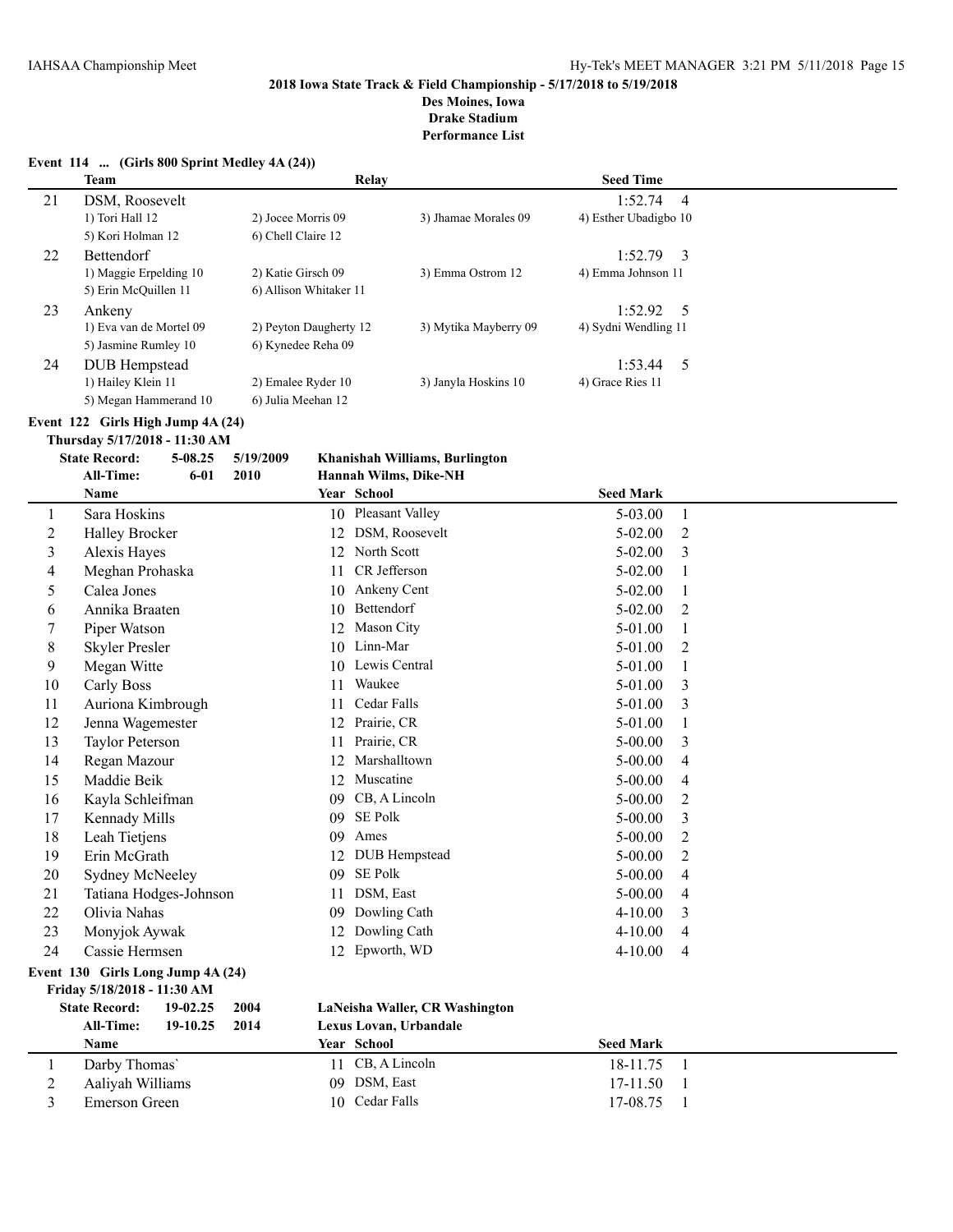**Des Moines, Iowa Drake Stadium**

**Performance List**

# **Event 130 ... (Girls Long Jump 4A (24))**

|    | <b>Name</b>         |    | Year School     | <b>Seed Mark</b> |   |
|----|---------------------|----|-----------------|------------------|---|
| 4  | Caitlyn Jones       | 11 | CB, T Jefferson | 17-07.25         | 2 |
| 5  | Alanna Muhammad     | 12 | WAT East        | 17-06.50         | 2 |
| 6  | Dimia Burrell       | 10 | Linn-Mar        | 17-06.00         | 3 |
|    | Kitra Bell          | 12 | IC, West        | 17-05.50         |   |
| 8  | Harmony Creasy      | 09 | Pleasant Valley | 17-02.75         |   |
| 9  | Katie Severt        | 11 | IC, West        | $17-02.50$       | 2 |
| 10 | Erin McQuillen      | 11 | Bettendorf      | 17-02.50         | 2 |
| 11 | Angel Baylark       | 10 | Burlington      | 17-02.25         | 3 |
| 12 | Cassie Yardley      | 12 | Valley, WDM     | 17-01.50         |   |
| 13 | Ayana Lindsey       | 09 | IC, City High   | $16-11.00$       | 4 |
| 14 | Shelby Wilfong      | 09 | CB, A Lincoln   | 16-09.00         | 3 |
| 15 | Carli Spelhaug      | 11 | Pleasant Valley | 16-08.50         | 3 |
| 16 | Lydia Bettis        | 10 | Waukee          | 16-07.00         | 2 |
| 17 | Maegan Holt         | 12 | Lewis Central   | 16-06.00         | 4 |
| 18 | MaLika Peak-Wallace | 12 | SC, North       | 16-04.25         | 5 |
| 19 | Shamya Jenkins      | 12 | <b>WAT East</b> | 16-03.75         | 4 |
| 20 | Chloe Spring        | 11 | <b>SE Polk</b>  | 16-03.50         | 2 |
| 21 | Christina Odir      | 12 | Dowling Cath    | 16-03.25         | 6 |
| 22 | Catie Brosius       | 11 | Epworth, WD     | 16-03.25         | 5 |
| 23 | Lexie Williams      | 11 | Bettendorf      | 16-02.00         | 4 |
| 24 | Ella Cook           | 09 | IC, City High   | 16-01.75         | 6 |

#### **Event 138 Girls Discus Throw 4A (24)**

#### **Thursday 5/17/2018 - 9:00 AM**

#### **State Record: 156-04 5/17/2008 Taylor Freeman, Iowa City We**

|    | <b>All-Time:</b><br>179-07<br>2014<br>Kiana Phelps, KP-WC |                              |                          |
|----|-----------------------------------------------------------|------------------------------|--------------------------|
|    | Name                                                      | Year School                  | <b>Seed Mark</b>         |
| 1  | Lea Grady                                                 | 12 DVPT, Central             | 148-00                   |
| 2  | Kat Moody                                                 | Waukee<br>11                 | 134-05                   |
| 3  | <b>Josey Starner</b>                                      | CB, T Jefferson<br>12        | 128-07                   |
| 4  | Lauren Payne                                              | Lewis Central<br>10          | 121-04<br>2              |
| 5  | Kaitlyn Morgan                                            | <b>Pleasant Valley</b><br>10 | $121 - 00$<br>2          |
| 6  | Ilah Perez-Johnson                                        | Pleasant Valley<br>10        | 120-02<br>3              |
| 7  | Alivia Bauer                                              | Indianola<br>10              | 119-05<br>2              |
| 8  | Chandler Haight                                           | IC, West<br>12               | 117-10                   |
| 9  | Alex Laufenberg                                           | Clinton<br>12                | 117-07<br>$\overline{4}$ |
| 10 | Alexie Little                                             | IC, West<br>10               | 116-06<br>2              |
| 11 | Zanila Terrell                                            | DVPT, North<br>11            | 115-08<br>5              |
| 12 | Grace Erpelding                                           | Bettendorf<br>12             | 115-07<br>6              |
| 13 | Madison Fleckenstein                                      | DUB Hempstead<br>11          | 114-10<br>3              |
| 14 | Ali Bestell                                               | Newton<br>12                 | 114-09<br>3              |
| 15 | Madison Green                                             | Valley, WDM<br>10            | 112-01                   |
| 16 | <b>Hailey Hoogers</b>                                     | SC, North<br>11              | $111 - 00$<br>3          |
| 17 | April Czarnecki                                           | Urbandale<br>11              | 109-08<br>4              |
| 18 | Allie Hittner                                             | Dowling Cath<br>11           | 106-06<br>5              |
| 19 | Hanna Gray                                                | Johnston<br>11               | 106-06<br>2              |
| 20 | Kyra Ikeda                                                | Prairie, CR<br>12            | 106-01<br>4              |
| 21 | Ava Bradley                                               | DUB Senior<br>10             | 105-06<br>5              |
| 22 | Kassie Baker                                              | Indianola<br>10              | 105-03<br>4              |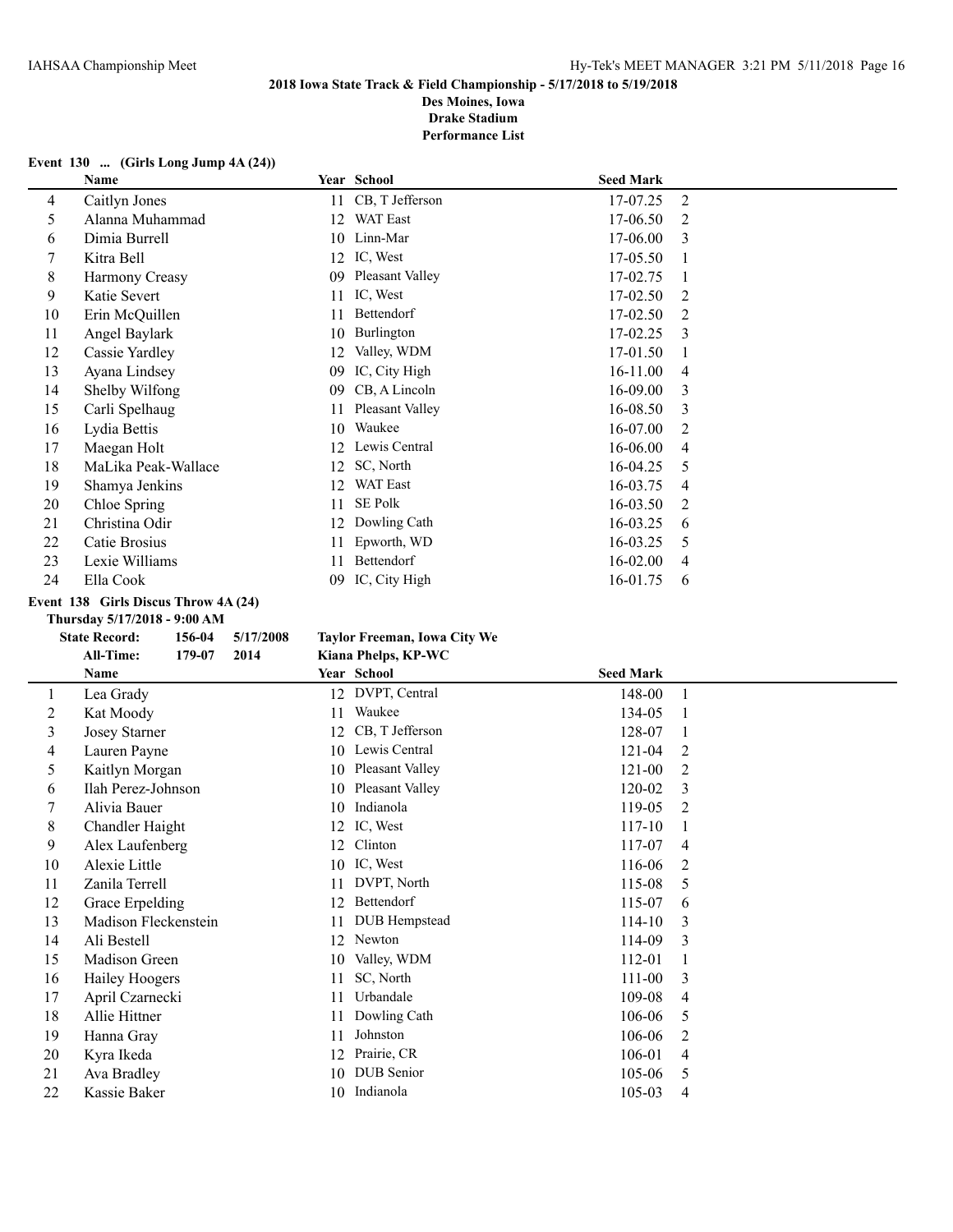**Event 138 ... (Girls Discus Throw 4A (24))**

#### **2018 Iowa State Track & Field Championship - 5/17/2018 to 5/19/2018 Des Moines, Iowa**

**Drake Stadium**

|                | Name                                    |                            |                                       |    | Year School                                  | <b>Seed Mark</b>               |                  |
|----------------|-----------------------------------------|----------------------------|---------------------------------------|----|----------------------------------------------|--------------------------------|------------------|
| 23             | Grace Metzger                           |                            |                                       |    | 12 Marshalltown                              | $104 - 11$                     | $\mathbf{1}$     |
| 24             | Jeany Toingar                           |                            |                                       |    | 10 Linn-Mar                                  | 101-11                         | $\overline{2}$   |
|                | Event 146 Girls Shot Put 4A (24)        |                            |                                       |    |                                              |                                |                  |
|                | Friday 5/18/2018 - 9:00 AM              |                            |                                       |    |                                              |                                |                  |
|                | <b>State Record:</b>                    | 47-01.50                   | 5/20/2016                             |    | Erika Hammond, Clinton                       |                                |                  |
|                | All-Time:                               | 53-03.50                   | 1992                                  |    | Paulette Mitchell, Council Bluffs AL         |                                |                  |
|                | Name                                    |                            |                                       |    | Year School                                  | <b>Seed Mark</b>               |                  |
| 1              | Kat Moody                               |                            |                                       |    | 11 Waukee                                    | 45-04.25                       | $\mathbf{1}$     |
| $\overline{c}$ | Lea Grady                               |                            |                                       |    | 12 DVPT, Central                             | 44-11.50                       | 1                |
| $\mathfrak{Z}$ | <b>Chandler Haight</b>                  |                            |                                       |    | 12 IC, West                                  | 44-00.50                       | 1                |
| 4              | Lauren Payne                            |                            |                                       |    | 10 Lewis Central                             | 40-07.25                       | 1                |
| 5              | <b>Katy Jones</b>                       |                            |                                       | 11 | Lewis Central                                | 40-04.50                       | 2                |
| 6              | Grace Tobin                             |                            |                                       | 10 | Mason City                                   | 40-03.50                       | 1                |
| 7              | Shelby Schmidt                          |                            |                                       | 12 | North Scott                                  | 39-10.00                       | 2                |
| 8              | <b>Sydney Flatness</b>                  |                            |                                       |    | 12 Ankeny                                    | 39-07.25                       | $\boldsymbol{2}$ |
| 9              | Salima Omari                            |                            |                                       |    | 10 IC, West                                  | 38-07.00                       | $\overline{2}$   |
| 10             | <b>Josey Starner</b>                    |                            |                                       |    | 12 CB, T Jefferson                           | 38-01.00                       | 3                |
| 11             | Tonee LaFayette                         |                            |                                       |    | 12 DUB Senior                                | 37-11.50                       | 3                |
| 12             | Cindy Gabriel-Flores                    |                            |                                       |    | 11 DVPT, Central                             | 37-08.00                       | 3                |
| 13             | Haley Revell                            |                            |                                       |    | 12 Newton                                    | 37-04.50                       | 3                |
| 14             |                                         | Donna Lyn Capistrano       |                                       |    | 11 SE Polk                                   | 36-10.50                       | $\overline{c}$   |
| 15             | Kaitlyn Morgan                          |                            |                                       |    | 10 Pleasant Valley                           | 36-10.00                       | $\overline{4}$   |
| 16             | Abigail Myers                           |                            |                                       |    | 12 Waukee                                    | 36-08.25                       | 4                |
| 17             | April Czarnecki                         |                            |                                       |    | 11 Urbandale                                 | 36-07.50                       | $\overline{4}$   |
| 18             | Zaylyn Papouchis                        |                            |                                       |    | 11 Johnston                                  | 36-05.50                       | 3                |
| 19             | Caitlin Spurgin                         |                            |                                       |    | 12 CB, A Lincoln                             | 36-05.50                       | 5                |
| 20             | Sarah Goldensoph                        |                            |                                       |    | 12 Clinton                                   | 36-05.00                       | 5                |
| 21             | Mari Shavers                            |                            |                                       |    | 12 WAT West                                  | 36-03.00                       | $\mathbf{1}$     |
| 22             | McKenzie Maahs                          |                            |                                       |    | 12 Epworth, WD                               | 35-11.00                       | 4                |
| 23             | Zanila Terrell                          |                            |                                       | 11 | DVPT, North                                  | 35-11.00                       | 6                |
| 24             | Grace Metzger                           |                            |                                       |    | 12 Marshalltown                              | 35-09.50                       | $\overline{2}$   |
|                | Event 151 Girls Distance Medley 4A (24) |                            |                                       |    |                                              |                                |                  |
|                | Friday 5/18/2018 - 9:20 AM              |                            |                                       |    |                                              |                                |                  |
|                | <b>State Record:</b>                    | 4:00.39                    | 2009                                  |    | <b>Sioux City East, Sioux City East</b>      |                                |                  |
|                |                                         |                            |                                       |    | K Watson, R Mikulicz, E McCarthy, S Houlihan |                                |                  |
|                | All-Time:                               | 3:55.82                    | 2017                                  |    | <b>Assumption, Davenport, Assumption</b>     |                                |                  |
|                | <b>Team</b>                             |                            |                                       |    | Relay                                        | <b>Seed Time</b>               |                  |
| 1              | IC, West                                |                            |                                       |    |                                              | 4:10.18                        | $\mathbf{1}$     |
|                | 1) Katie Severt 11                      |                            | 2) Isyss Shaw 09<br>6) Bailey Nock 12 |    | 3) Kitra Bell 12                             | 4) Deniz Ince 11               |                  |
|                |                                         | 5) Kiara Malloy-Salgado 09 |                                       |    |                                              |                                |                  |
| 2              | DSM, Roosevelt<br>1) Jhamae Morales 09  |                            | 2) Chell Claire 12                    |    | 3) Kori Holman 12                            | 4:10.52<br>4) Megan Fleming 11 | $\mathbf{1}$     |
|                | 5) Zoe Fry 10                           |                            | 6) Tori Hall 12                       |    |                                              |                                |                  |
| 3              | Waukee                                  |                            |                                       |    |                                              | 4:12.34                        | $\overline{2}$   |
|                |                                         | 1) Sehansa Karunatilaka 09 | 2) Sydney Winger 12                   |    | 3) Jessica Caraway 10                        | 4) Logan Akason 12             |                  |
|                | 5) Kate Bannister 11                    |                            | 6) Ainsley Schlicher 09               |    |                                              |                                |                  |
| $\overline{4}$ | Cedar Falls                             |                            |                                       |    |                                              | 4:14.51                        | -1               |
|                | 1) Auriona Kimbrough 11                 |                            | 2) Nicole Geerdes 12                  |    | 3) Greta Berte 09                            | 4) Mackenzie Michael 10        |                  |
|                | 5) Morgan Sterrett 11                   |                            | 6) Leah Longnecker 11                 |    |                                              |                                |                  |
|                |                                         |                            |                                       |    |                                              |                                |                  |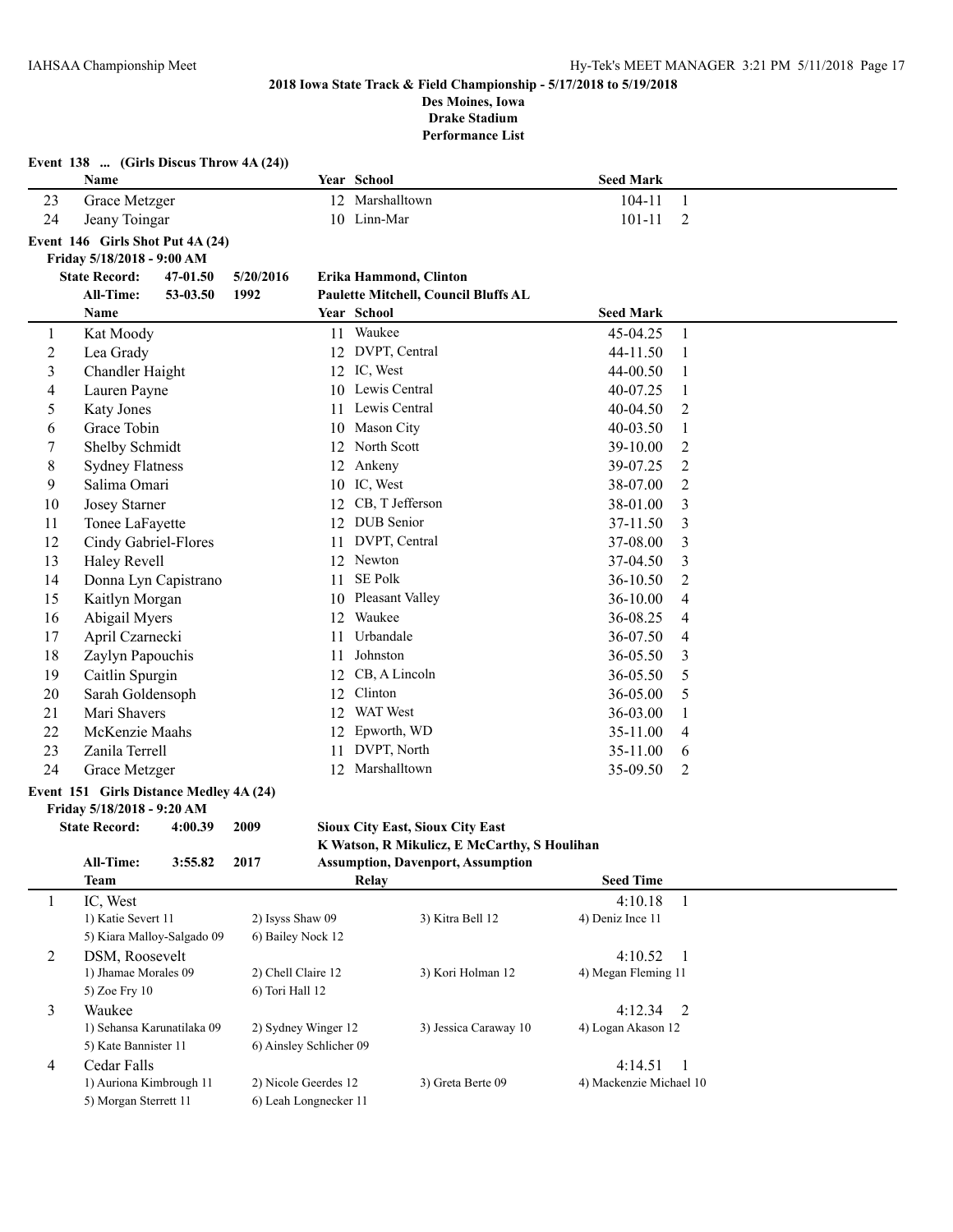# **2018 Iowa State Track & Field Championship - 5/17/2018 to 5/19/2018 Des Moines, Iowa**

**Drake Stadium**

|  | Event 151  (Girls Distance Medley 4A (24)) |  |  |
|--|--------------------------------------------|--|--|
|--|--------------------------------------------|--|--|

|    | <b>Team</b>                                        | Relay                                            |                         | <b>Seed Time</b>                                 |  |  |
|----|----------------------------------------------------|--------------------------------------------------|-------------------------|--------------------------------------------------|--|--|
| 5  | Dowling Cath<br>1) Juru Okwaramoi 11               | 2) Roz Heuchendorf 11                            | 3) Kelsey Schweizer 11  | 4:15.23<br>1<br>4) Jaine Meilander 11            |  |  |
|    | 5) Margaret Tobias 09                              | 6) Kate Timboe 11                                |                         |                                                  |  |  |
| 6  | <b>SE Polk</b>                                     |                                                  |                         | 4:15.46<br>-1                                    |  |  |
|    | 1) Gretta Hartz 10<br>5) Natalie Clement 10        | 2) Tarryn Hill 10<br>6) Samantha Milani 10       | 3) Grace Larkins 09     | 4) Paige Blackford 11                            |  |  |
| 7  | IC, City High                                      |                                                  |                         | $\overline{2}$<br>4:16.59                        |  |  |
|    | 1) Emma Cooper 11<br>5) Emma Clark 11              | 2) Ella Cook 09<br>6) Anna Lindower 11           | 3) Tiara Green 12       | 4) CeCe Kelly-Harvey 09                          |  |  |
| 8  | Valley, WDM                                        |                                                  |                         | 4:17.41<br>$\overline{2}$                        |  |  |
|    | 1) Audrey Hronich 10<br>5) Grace Matera 12         | 2) Rachel Sinclair 12<br>6) Lauren Schulze 09    | 3) Mya Moore 10         | 4) Helen Gould 11                                |  |  |
| 9  | Ankeny Cent                                        |                                                  |                         | 4:17.63<br>3                                     |  |  |
|    | 1) Betsy Ridout 12<br>5) Claire Wubben 12          | 2) Katie Saddoris 12<br>6) Megan Gray 12         | 3) Kathryn Vortherms 09 | 4) Emma Gordon 12                                |  |  |
| 10 | CR Kennedy                                         |                                                  |                         | 4:18.04<br>2                                     |  |  |
|    | 1) Addison Parker 09<br>5) Sarah Grams 09          | 2) Jurnee Rose-Johnson 12<br>6) Anafer Milsap 11 | 3) Kaelyn Ryan 11       | 4) Ella Popenhagen 10                            |  |  |
| 11 | Johnston                                           |                                                  |                         | 4:19.17<br>3                                     |  |  |
|    | 1) Emma Roethler 09<br>5) Samantha Strauss 09      | 2) Grace Kamara 09<br>6) Chloe Fehn 11           | 3) Avery Kamienski 11   | 4) Mackenzie Laughlin 12                         |  |  |
| 12 | Bettendorf                                         |                                                  |                         | 4:20.42<br>1                                     |  |  |
|    | 1) Maddi Banks 12<br>5) Emma Ostrom 12             | 2) Maggie Erpelding 10<br>6) Allison Whitaker 11 | 3) Erin McQuillen 11    | 4) Breanna Vermeer 10                            |  |  |
| 13 | Ames                                               |                                                  |                         | 4:20.58<br>$\overline{4}$                        |  |  |
|    | 1) Athena Song 12<br>5) Leah Tietjens 09           | 2) Brooke Spraggins 09<br>6) Alexa Jackson 09    | 3) Amara Lipsey 12      | 4) Juliana Johnson 10                            |  |  |
| 14 | <b>DUB</b> Senior                                  |                                                  |                         | 4:21.54<br>3                                     |  |  |
|    | 1) Imani Busch 10<br>5) Stevie Lambe 12            | 2) Sydney Smith 11                               | 3) Taylor Redmond 12    | 4) Claire Edmondson 10                           |  |  |
| 15 | Mason City                                         |                                                  |                         | 4:21.91<br>5                                     |  |  |
|    | 1) Odeleine Daugherty 11<br>5) Serena Trousdale 11 | 2) Grace Tobin 10<br>6) Marcella Sierra 09       | 3) Hannah Thomas 10     | 4) Emma Davison 12                               |  |  |
| 16 | Ankeny                                             |                                                  |                         | 4:21.98<br>$\overline{4}$                        |  |  |
|    | 1) Eva van de Mortel 09<br>5) Madeline Murphy 09   | 2) Peyton Daugherty 12<br>6) Sarah Bosch 11      | 3) Holly Trimble 11     | 4) Meghan Trimble 12                             |  |  |
| 17 | Prairie, CR                                        |                                                  |                         | 4:22.09<br>4                                     |  |  |
|    | 1) Sophie Feahn 12                                 | 2) Mya Dodge 09                                  | 3) Emma Copeland 11     | 4) Carli Reittinger 10                           |  |  |
|    | 5) Madeline Andorf 11                              | 6) Laurdyn Meyer 09                              |                         |                                                  |  |  |
| 18 | Linn-Mar                                           |                                                  |                         | 4:22.56<br>$\overline{3}$                        |  |  |
|    | 1) Lauren Gorsich 09<br>5) Lilly Geelan 09         | 2) Leah Gorsich 09<br>6) Meghan Mather 11        | 3) Dimia Burrell 10     | 4) Chloe Skidmore 09                             |  |  |
| 19 | Pleasant Valley                                    |                                                  |                         | 4:22.78<br>2                                     |  |  |
|    | 1) Carli Spelhaug 11<br>5) Abby Riley 11           | 2) Morgan Ramirez 10<br>6) Clare Basala 09       | 3) Emily Wood 09        | 4) Mallory Lafever 11                            |  |  |
| 20 | Indianola                                          |                                                  |                         | 4:23.24<br>5                                     |  |  |
|    | 1) Leah Blake 11                                   | 2) Celia Askelsen 12                             | 3) Jadyn Forbes 11      | 4) Grace Berg 12                                 |  |  |
|    | 5) Bailey Blake 10                                 | 6) Rayna Sickels 09                              |                         |                                                  |  |  |
| 21 | CR Washington<br>1) Alyssa Bemus 11                | 2) Ava Klopfenstein 12                           | 3) Emma Witt 12         | 4:25.11<br>$\overline{4}$<br>4) Reagan Gorman 11 |  |  |
|    | 5) Sarah Altemeier 12                              | 6) Amaya Nelson 09                               |                         |                                                  |  |  |